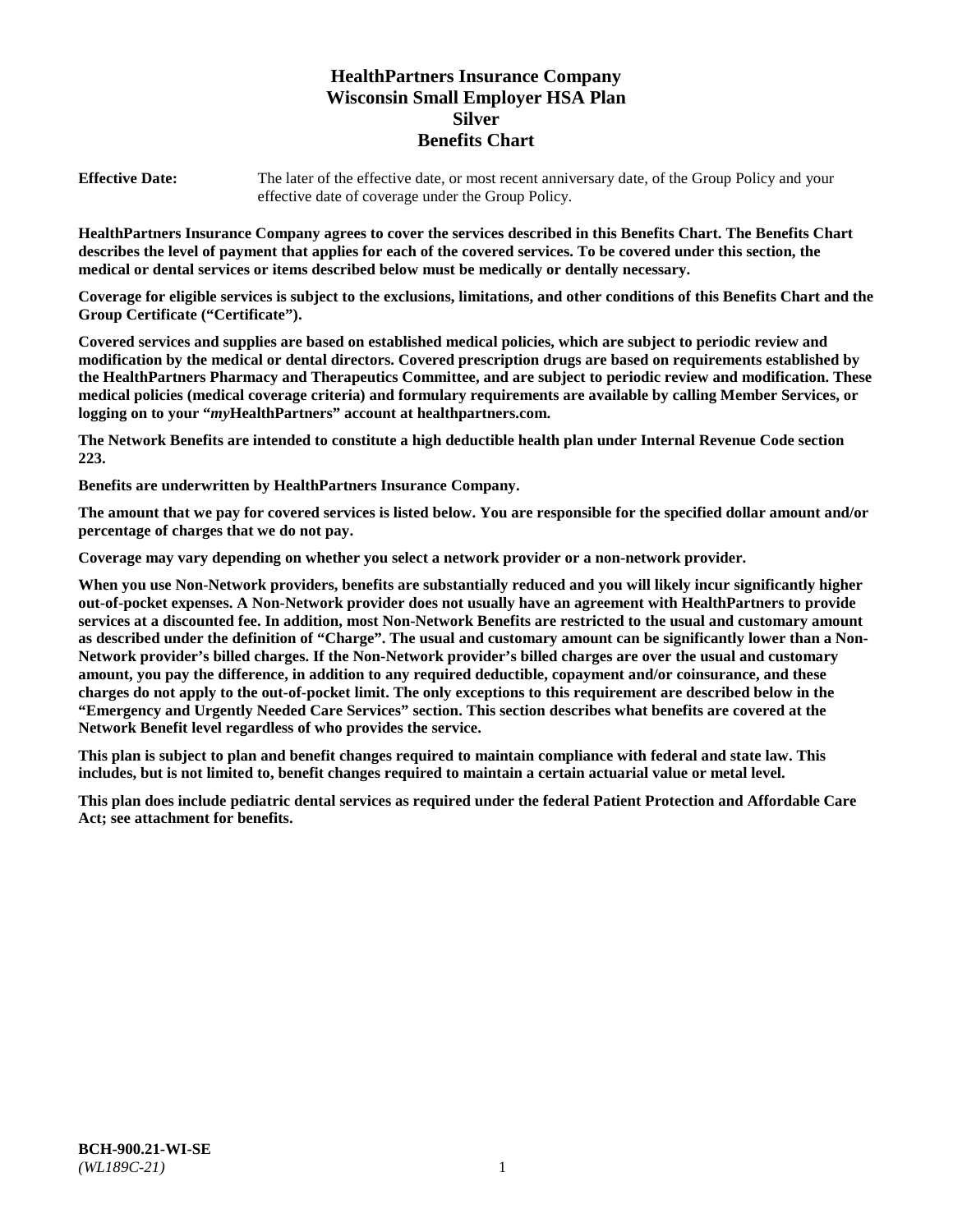# **These definitions apply to this Benefits Chart. They also apply to the Certificate.**

| <b>Biosimilar Drug:</b> | A prescription drug, approved by the Food and Drug Administration (FDA), that the FDA has<br>determined is biosimilar to and interchangeable with a biological brand name drug. Biosimilar<br>drugs are not considered generic drugs and are not covered under the generic drug benefit.                                                                                                                                                                                                                                                                                                                                                     |
|-------------------------|----------------------------------------------------------------------------------------------------------------------------------------------------------------------------------------------------------------------------------------------------------------------------------------------------------------------------------------------------------------------------------------------------------------------------------------------------------------------------------------------------------------------------------------------------------------------------------------------------------------------------------------------|
| <b>Brand Name Drug:</b> | A prescription drug, approved by the Food and Drug Administration (FDA), that is manufactured,<br>sold, or licensed for sale under a trademark by the pharmaceutical company that originally<br>researched and developed the drug. Brand name drugs have the same active-ingredient formula as<br>the generic version of the drug. However, generic drugs are manufactured and sold by other drug<br>manufacturers and are generally not available until after the patent on the brand name drug has<br>expired. A few brand name drugs may be covered at the generic drug benefit level if this is<br>indicated on the formulary.           |
| <b>Calendar Year</b>    | This is the 12-month period beginning 12:01 A.M. Central Time, on January 1, and ending 12:00<br>A.M. Central Time of the next following December 31.                                                                                                                                                                                                                                                                                                                                                                                                                                                                                        |
| <b>Charge:</b>          | For covered services delivered by a network provider, this is the provider's discounted fee for a<br>given medical/surgical service, procedure or item.                                                                                                                                                                                                                                                                                                                                                                                                                                                                                      |
|                         | For covered services delivered by non-network providers, a contracted rate may apply if such<br>arrangement is available to HealthPartners.                                                                                                                                                                                                                                                                                                                                                                                                                                                                                                  |
|                         | For the usual and customary charge for covered services delivered by non-network providers, our<br>payment is calculated using one of the following options to be determined at HealthPartners'<br>discretion: 1) a percentage of the Medicare fee schedule; 2) a comparable schedule if the service is<br>not on the Medicare fee schedule; or 3) a commercially reasonable rate for such service.                                                                                                                                                                                                                                          |
|                         | The usual and customary charge is the maximum amount allowed that we consider in the<br>calculation of the payment of charges incurred for certain covered services. You must pay for any<br>charges above the usual and customary charge, and they do not apply to the out-of-pocket limit.                                                                                                                                                                                                                                                                                                                                                 |
|                         | A charge is incurred for covered ambulatory medical and surgical services, on the date the service<br>or item is provided. A charge is incurred for covered inpatient services, on the date of admission to<br>a hospital. To be covered, a charge must be incurred on or after your effective date and on or<br>before the termination date.                                                                                                                                                                                                                                                                                                |
| Copayment/Coinsurance:  | The specified dollar amount, or percentage, of charges incurred for covered services, which we do<br>not pay, but which you must pay, each time you receive certain medical services, procedures or<br>items. Our payment for those covered services or items begins after the copayment or coinsurance<br>is satisfied. Covered services or items requiring a copayment or coinsurance are specified in this<br>Benefits Chart.                                                                                                                                                                                                             |
|                         | For services provided by a network provider:<br>An amount which is listed as a flat dollar copayment is applied to a network provider's discounted<br>charge for a given service. However, if the network provider's discounted charge for a service or<br>item is less than the flat dollar copayment, you will pay the network provider's discounted charge.<br>An amount which is listed as a percentage of charges or coinsurance is based on the network<br>provider's discounted charges, calculated at the time the claim is processed, which may include an<br>agreed upon fee schedule rate for case rate or withhold arrangements. |
|                         | For services provided by a non-network provider:<br>Any copayment or coinsurance is applied to the lesser of the provider's charges or the usual and<br>customary charge for a service.                                                                                                                                                                                                                                                                                                                                                                                                                                                      |
|                         | A copayment or coinsurance is due at the time a service is provided, or when billed by the<br>provider. The copayment or coinsurance applicable for a scheduled visit with a HealthPartners<br>network provider will be collected for each visit, late cancellation and failed appointment.                                                                                                                                                                                                                                                                                                                                                  |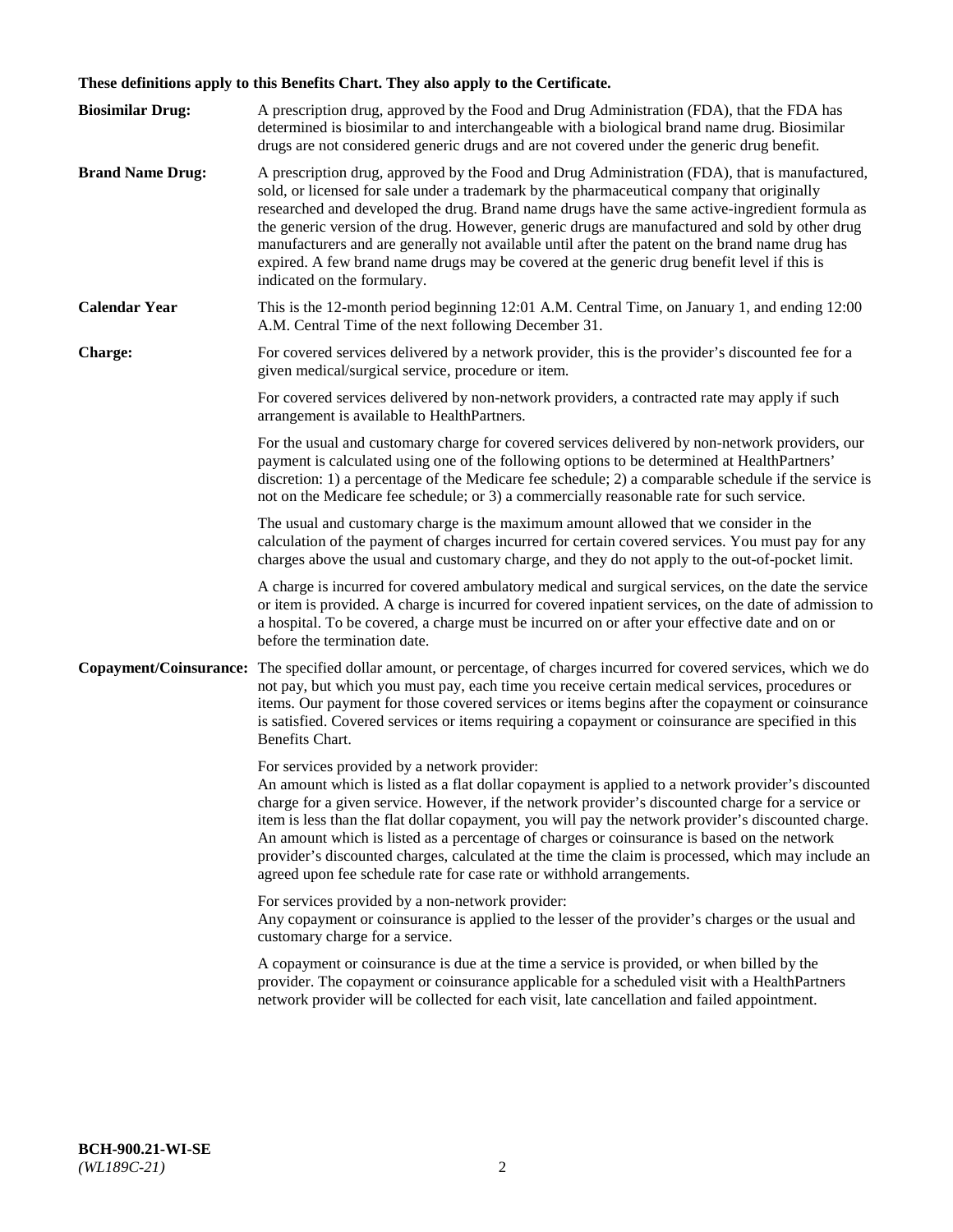| Deductible:                                | The specified dollar amount of charges incurred for covered services, which we do not pay, but an<br>enrollee or a family has to pay first in a calendar year. Our payment for those services or items<br>begins after the deductible is satisfied. For network providers, the amount of the charges that apply<br>to the deductible are based on the network provider's discounted charges, calculated at the time<br>the claim is processed, which may include an agreed upon fee schedule rate for case rate or<br>withhold arrangements. For non-network providers, the amount of charges that apply to the<br>deductible are the lesser of the provider's charges or the usual and customary charge for a service. |
|--------------------------------------------|-------------------------------------------------------------------------------------------------------------------------------------------------------------------------------------------------------------------------------------------------------------------------------------------------------------------------------------------------------------------------------------------------------------------------------------------------------------------------------------------------------------------------------------------------------------------------------------------------------------------------------------------------------------------------------------------------------------------------|
|                                            | Any amounts paid or reimbursed by a third party, including but not limited to: point of service<br>rebates, manufacturer coupons, manufacturer debits cards or other forms of direct reimbursement<br>to an Insured for a product or service, will not apply toward your deductible, to the extent<br>permitted under state and federal law.                                                                                                                                                                                                                                                                                                                                                                            |
|                                            | Your plan has an embedded deductible. This means once an Insured meets the individual<br>deductible, the plan begins paying benefits for that person. If two or more members of the family<br>meet the family deductible, the plan begins paying benefits for all members of the family,<br>regardless of whether each Insured has met the individual deductible. However, an Insured may<br>not contribute more than the individual deductible toward the family deductible.                                                                                                                                                                                                                                           |
|                                            | All services are subject to the deductible unless otherwise indicated below in this Benefits Chart.                                                                                                                                                                                                                                                                                                                                                                                                                                                                                                                                                                                                                     |
| <b>Formulary:</b>                          | This is a current list, which may be revised from time to time, of prescription drugs, medications,<br>equipment and supplies covered by us as indicated in this Benefits Chart which are covered at the<br>highest benefit level. Some drugs on the formulary may require prior authorization to be covered<br>as formulary drugs. The formulary, and information on drugs that require prior authorization, are<br>available by calling Member Services, or logging on to your "myHealthPartners" account at<br>healthpartners.com.                                                                                                                                                                                   |
| <b>Generic Drug:</b>                       | A prescription drug, approved by the Food and Drug Administration (FDA), that the FDA has<br>determined is comparable to a brand name drug product in dosage form, strength, route of<br>administration, quality, intended use and documented bioequivalence. Generally, generic drugs<br>cost less than brand name drugs. Some brand name drugs may be covered at the generic drug<br>benefit level if this is indicated on the formulary.                                                                                                                                                                                                                                                                             |
| <b>Lifetime Maximum</b><br><b>Benefit:</b> | The specified coverage limit actually paid by us for services and/or charges incurred by you for any<br>given procedure or diagnosis. Payment of benefits under this Benefits Chart ceases when that lifetime<br>maximum benefit is reached. You have to pay for any subsequent charges.                                                                                                                                                                                                                                                                                                                                                                                                                                |
| <b>Non-Formulary Drug:</b>                 | This is a prescription drug, approved by the Food and Drug Administration (FDA), that is not on<br>the formulary, is medically necessary and is not investigative or experimental or otherwise<br>excluded under the Certificate.                                                                                                                                                                                                                                                                                                                                                                                                                                                                                       |
|                                            | Out-of-Pocket Expenses: You pay the specified copayments/coinsurance and deductibles applicable for particular services,<br>subject to the out-of-pocket limit described below. These amounts are in addition to the monthly<br>premium payments.                                                                                                                                                                                                                                                                                                                                                                                                                                                                       |
| <b>Out-of-Pocket Limit:</b>                | You pay the copayments/coinsurance and deductibles for covered services, to the individual or<br>family out-of-pocket limit. Thereafter we cover 100% of the charges incurred for all other covered<br>services, for the rest of the calendar year. You pay amounts greater than the out-of-pocket limit if<br>you exceed any lifetime maximum benefit or any visit or day limits.                                                                                                                                                                                                                                                                                                                                      |
|                                            | Non-Network Benefits above the usual and customary charge (see definition of charge above) do<br>not apply to the out-of-pocket limit.                                                                                                                                                                                                                                                                                                                                                                                                                                                                                                                                                                                  |
|                                            | Non-Network Benefits for transplant surgery do not apply to the out-of-pocket limit.                                                                                                                                                                                                                                                                                                                                                                                                                                                                                                                                                                                                                                    |
|                                            | Any amounts paid or reimbursed by a third party, including but not limited to: point of service<br>rebates, manufacturer coupons, manufacturer debit cards or other forms of direct reimbursement to<br>an Insured for a product or service, will not apply as an out-of-pocket expense, to the extent<br>permitted under state and federal law.                                                                                                                                                                                                                                                                                                                                                                        |
|                                            | You are responsible to keep track of the out-of-pocket expenses. Contact Member Services for<br>assistance in determining the amount paid by the enrollee for specific eligible services received.<br>Claims for reimbursement under the out-of-pocket limit provisions are subject to the same time<br>limits and provisions described under the "Claims Provisions" section of the Certificate.                                                                                                                                                                                                                                                                                                                       |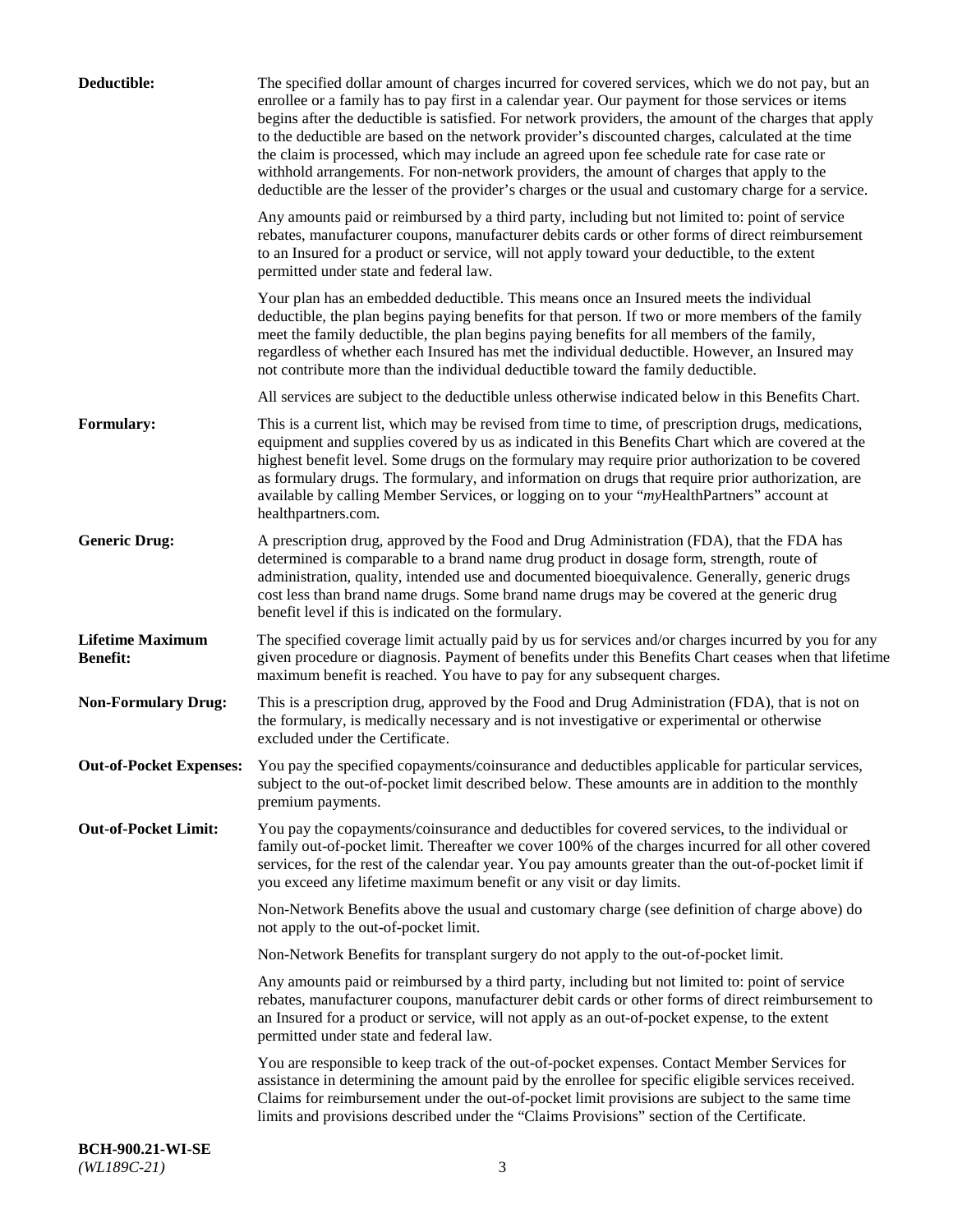| <b>Preventive Drug List:</b> | This is a current list, which may be revised from time to time, of certain formulary preventive<br>prescription drugs and certain diabetic supplies, covered under the Plan as indicated in this<br>Benefits Chart. The Preventive Drug List is available by logging on to your "myHealthPartners"<br>account at healthpartners.com or by calling Member Services.                                                                                                                                                                    |
|------------------------------|---------------------------------------------------------------------------------------------------------------------------------------------------------------------------------------------------------------------------------------------------------------------------------------------------------------------------------------------------------------------------------------------------------------------------------------------------------------------------------------------------------------------------------------|
| <b>Specialty Drug List:</b>  | This is a current list, which may be revised from time to time, of prescription drugs, medications,<br>equipment and supplies, which are typically bio-pharmaceuticals. The purpose of a specialty drug<br>list is to facilitate enhanced monitoring of complex therapies used to treat specific conditions.<br>Specialty drugs are covered by us as indicated in this Benefits Chart. The specialty drug list is<br>available by calling Member Services, or logging on to your "myHealthPartners" account at<br>healthpartners.com. |
| virtuwell:                   | This is an online service that you may use to receive a diagnosis and treatment for certain routine<br>conditions, such as a cold and flu, ear pain and sinus infections. You may access the virtuwell<br>website at virtuwell.com.                                                                                                                                                                                                                                                                                                   |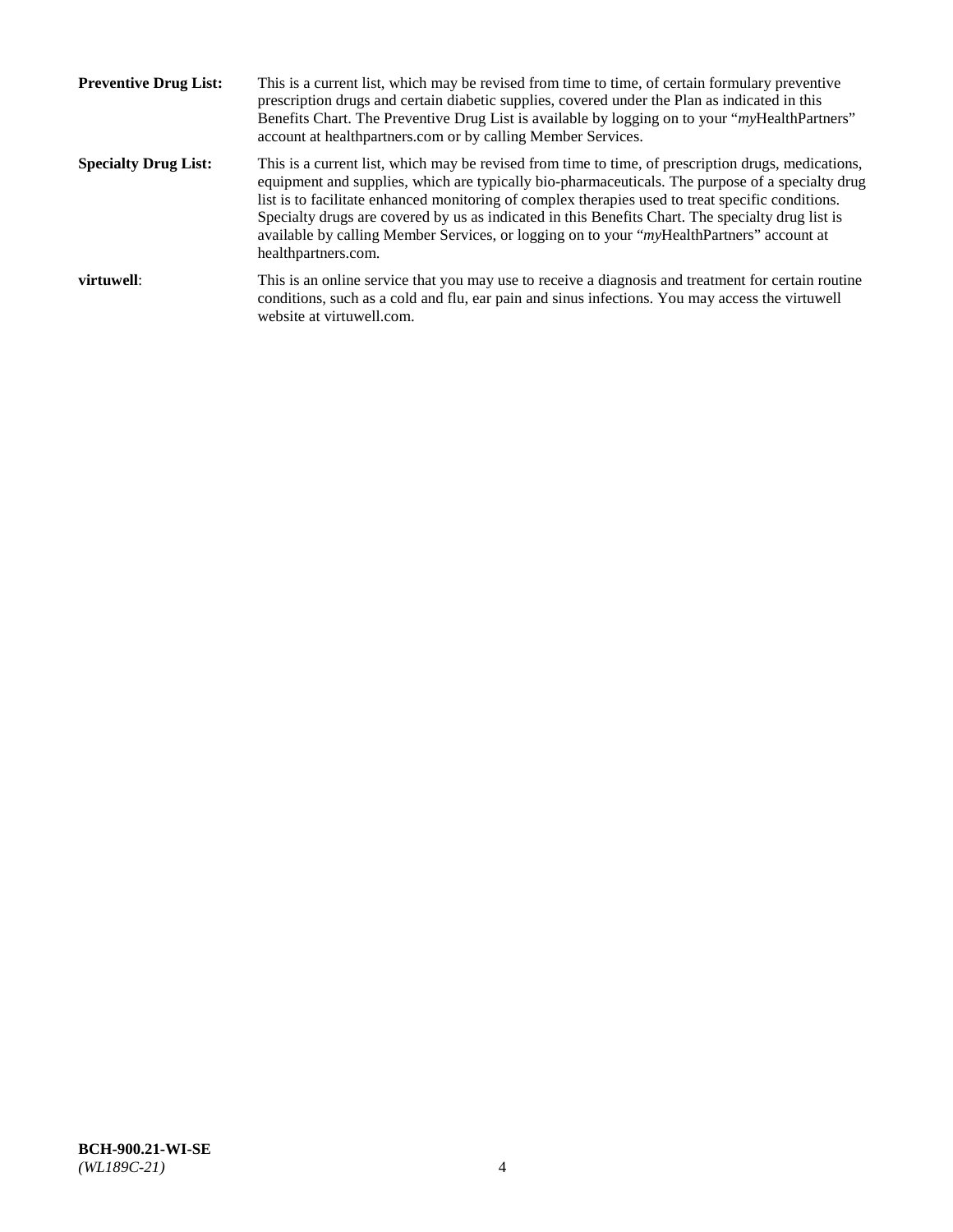# **DEDUCTIBLES AND OUT-OF-POCKET LIMITS**

#### **Individual Calendar Year Deductible**

| <b>Network Benefits</b> | <b>Non-Network Benefits</b> |
|-------------------------|-----------------------------|
| \$5,500                 | \$10,000                    |

#### **Family Calendar Year Deductible**

| Network Benefits | <b>Non-Network Benefits</b> |
|------------------|-----------------------------|
| \$11,000         | \$20,000                    |

Separate deductibles must be satisfied under the Network Benefits and Non-Network Benefits.

Your plan has an embedded deductible. This means once an Insured meets the individual deductible, the plan begins paying benefits for that person. If two or more members of the family meet the family deductible, the plan begins paying benefits for all members of the family, regardless of whether each Insured has met the individual deductible. However, an Insured may not contribute more than the individual deductible toward the family deductible.

Any amounts paid or reimbursed by a third party, including but not limited to: point of service rebates, manufacturer coupons, manufacturer debits cards or other forms of direct reimbursement to an Insured for a product or service, will not apply toward your deductible, to the extent permitted under state and federal law.

## **Individual Calendar Year Out-of-Pocket Limit**

| <b>Network Benefits</b> | <b>Non-Network Benefits</b> |
|-------------------------|-----------------------------|
| \$5,750                 | \$30,000                    |

## **Family Calendar Year Out-of-Pocket Limit**

| <b>Network Benefits</b> | <b>Non-Network Benefits</b> |
|-------------------------|-----------------------------|
| $\vert$ \$11,500        | \$60,000                    |

Separate Out-of-Pocket Limits must be satisfied under Network Benefits and Non-Network Benefits.

Non-Network Benefits above the usual and customary charge will not apply to the individual or family Out-of-Pocket Limit.

Non-Network Benefits for transplant surgery do not apply to the Out-of-Pocket Limit.

Any amounts paid or reimbursed by a third party, including but not limited to: point of service rebates, manufacturer coupons, manufacturer debit cards or other forms of direct reimbursement to an Insured for a product or service, will not apply as an out-of-pocket expense, to the extent permitted under state and federal law.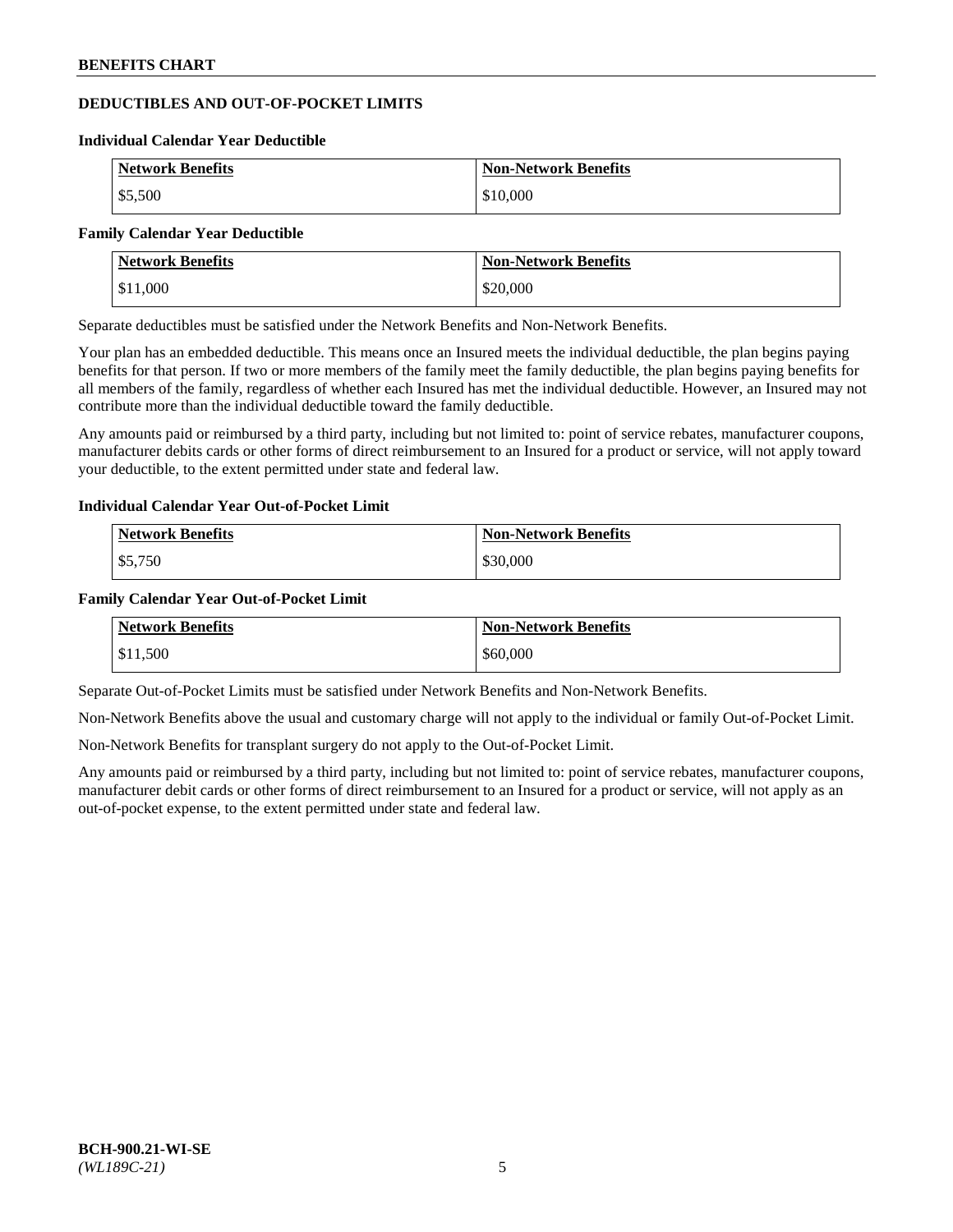# **AMBULANCE AND MEDICAL TRANSPORTATION**

### **Covered Services:**

We cover ambulance and medical transportation for medical emergencies and as shown below.

We also cover medically necessary, non-emergency transportation if it meets our medical coverage criteria. Covered services and supplies are based on established medical policies, which are subject to periodic review and modification by the medical directors. These medical policies (medical coverage criteria) and applicable prior authorization requirements are available by calling Member Services, or logging on to your "*my*HealthPartners" account a[t healthpartners.com.](https://www.healthpartners.com/hp/index.html)

### **Ambulance and Medical Transportation (other than non-emergency fixed wing air ambulance transportation)**

| <b>Network Benefits</b>       | <b>Non-Network Benefits</b> |
|-------------------------------|-----------------------------|
| 100% of the charges incurred. | See Network Benefits.       |

### **Non-Emergency Fixed Wing Air Ambulance Transportation**

| <b>Network Benefits</b>       | <b>Non-Network Benefits</b>  |
|-------------------------------|------------------------------|
| 100% of the charges incurred. | 50% of the charges incurred. |

### **Not Covered:**

See "Services Not Covered" in the Certificate.

## **AUTISM TREATMENT**

### **Covered Services:**

Your network provider will coordinate the prior authorization process for any autism treatment services. You may call Member Services at 952-883-5000 or toll-free at 1-800-883-2177 if you have any questions or concerns regarding the authorization process.

Please call Member Services at 952-883-5000 or toll-free at 1-800-883-2177 to request authorization for autism treatment services from a non-network provider.

We cover prior authorized evidence-based intensive-level and nonintensive-level treatment of autism spectrum disorders (autism disorder, Asperger's syndrome or pervasive development disorder not otherwise specified).

Covered services are based on established medical policies, which are subject to periodic review and modification by the medical or dental directors. These medical policies (medical coverage criteria) are available by calling Member Services, or logging on to your "*my*HealthPartners" account at [healthpartners.com.](https://www.healthpartners.com/hp/index.html)

**Intensive-Level Services** for children diagnosed with autism spectrum disorders. Intensive-level services must begin on or after two years of age and end before nine years of age. Intensive-level services, on average, are services provided for more than 20 hours of treatment per week. (The average number of hours a week is calculated over a six-month period.)

| <b>Network Benefits</b>                  | <b>Non-Network Benefits</b>              |
|------------------------------------------|------------------------------------------|
| 100% of the charges incurred.            | 50% of the charges incurred.             |
| Limited to 235 visits per calendar year. | Limited to 235 visits per calendar year. |

The maximum number of visits is combined for Network Benefits and Non-Network Benefits.

### **Intensive-Level Services Lifetime Maximum Benefit**

| Network Benefits                                                     | <b>Non-Network Benefits</b>                                          |
|----------------------------------------------------------------------|----------------------------------------------------------------------|
| 4 years of cumulative services under this plan or any<br>other plan. | 4 years of cumulative services under this plan or any<br>other plan. |

The Lifetime Maximum Benefit is combined for Network Benefits and Non-Network Benefits.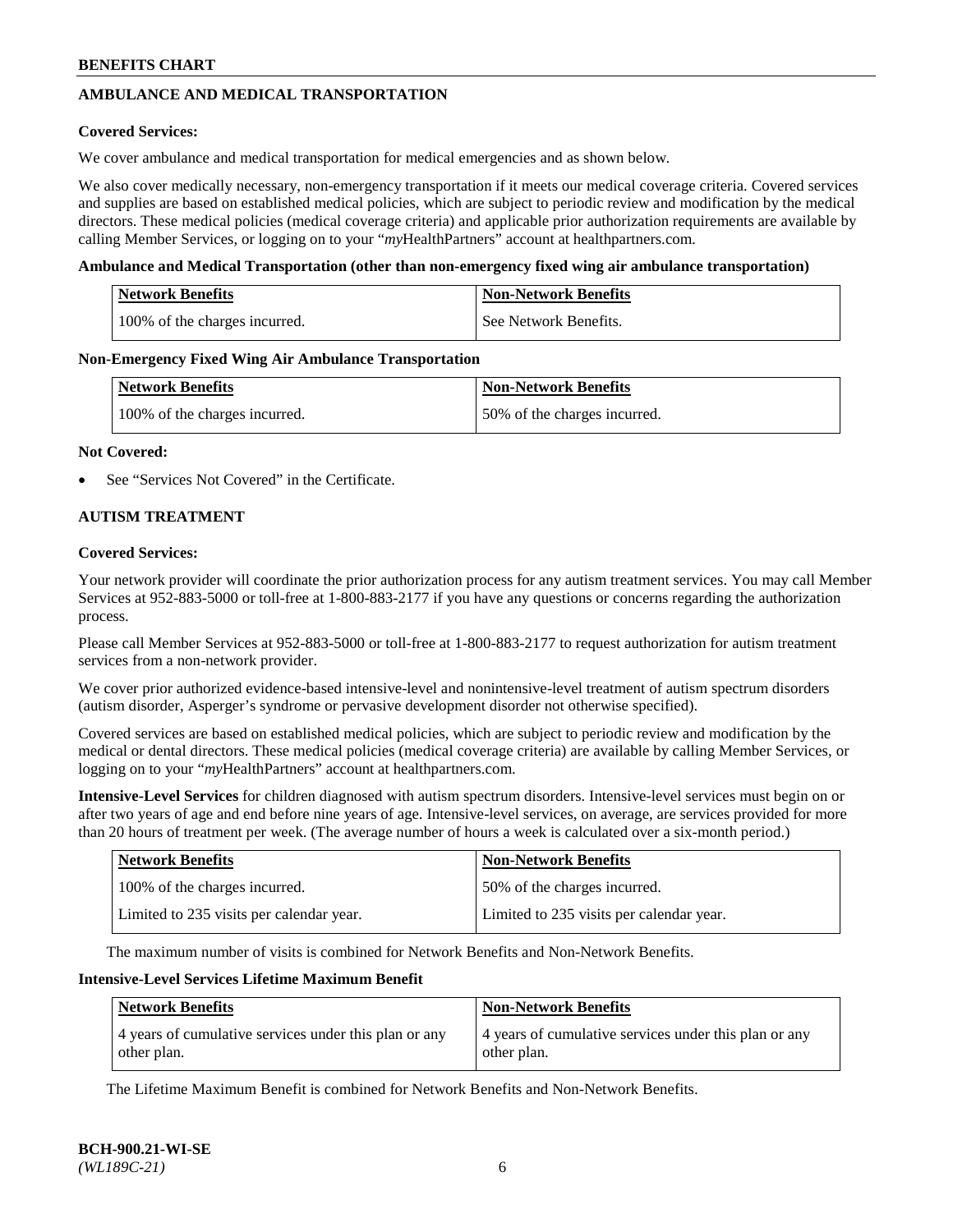#### **Nonintensive-Level Services** for Insureds diagnosed with autism spectrum disorders

| <b>Network Benefits</b>                  | <b>Non-Network Benefits</b>              |
|------------------------------------------|------------------------------------------|
| 100% of the charges incurred.            | 50% of the charges incurred.             |
| Limited to 120 visits per calendar year. | Limited to 120 visits per calendar year. |

The maximum number of visits is combined for Network Benefits and Non-Network Benefits.

### **Not Covered:**

See "Services Not Covered" in the Certificate.

# **BEHAVIORAL HEALTH SERVICES**

### **Covered Services:**

Covered services are based on established medical policies, which are subject to periodic review and modification by the medical directors. These medical policies (medical coverage criteria) are available by calling Member Services, or logging on to your "*my*HealthPartners" account at [healthpartners.com.](https://www.healthpartners.com/hp/index.html)

**Transitional Treatment Services.** These are services for the treatment of nervous or mental disorders, alcoholism or other drug abuse problems which are provided to an Insured in a less restrictive manner than are inpatient hospital services but in a more intensive manner than are outpatient services. Transitional treatment services are services offered by a provider, and certified by the Wisconsin Department of Health Services for each of the following (except the last bulleted item):

- Mental health services for covered adults in a day treatment program.
- Mental health services for covered children in a day hospital treatment program.
- Services for persons with chronic mental illness provided through a community support program.
- Residential treatment programs for alcohol and/or drug dependent covered persons.
- Alcohol and Other Drug Abuse (AODA) services in, a day treatment program.
- Services for persons who are experiencing a mental health crisis or who are in a situation likely to turn into a mental health crisis if support is not provided.
- Intensive outpatient programs for the treatment of psychoactive substance use disorders provided in accordance with the patient placement criteria of the American Society of Addiction Medicine.

## **Mental Health Services**

We cover services for mental health diagnoses as described in the Diagnostic and Statistical Manual of Mental Disorders – Fifth Edition (DSM 5) (most recent edition) that lead to significant disruption of function in your life.

We provide coverage for mental health treatment ordered by a Wisconsin court under a valid court order that is issued on the basis of a behavioral care evaluation performed by a licensed psychiatrist or doctoral level licensed psychologist, which includes a diagnosis and an individual treatment plan for care in the most appropriate, least restrictive environment. We must be given a copy of the court order and the behavioral care evaluation, and the service must be a covered benefit under this plan, and the service must be provided by a network provider, or other provider as required by law.

**Outpatient Services:** We cover medically necessary outpatient professional mental health services for evaluation, crisis intervention, and treatment of mental health disorders.

A comprehensive diagnostic assessment will be made of each patient as the basis for a determination by a mental health professional, concerning the appropriate treatment and the extent of services required.

Outpatient services we cover for a diagnosed mental health condition include the following:

- Individual, group, family and multi-family therapy.
- Medication management provided by a physician, certified nurse practitioner, or physician's assistant.
- Psychological testing services for the purposes of determining the differential diagnoses and treatment planning for patients currently receiving behavioral health services.
- Partial hospitalization services in a licensed hospital or community mental health center.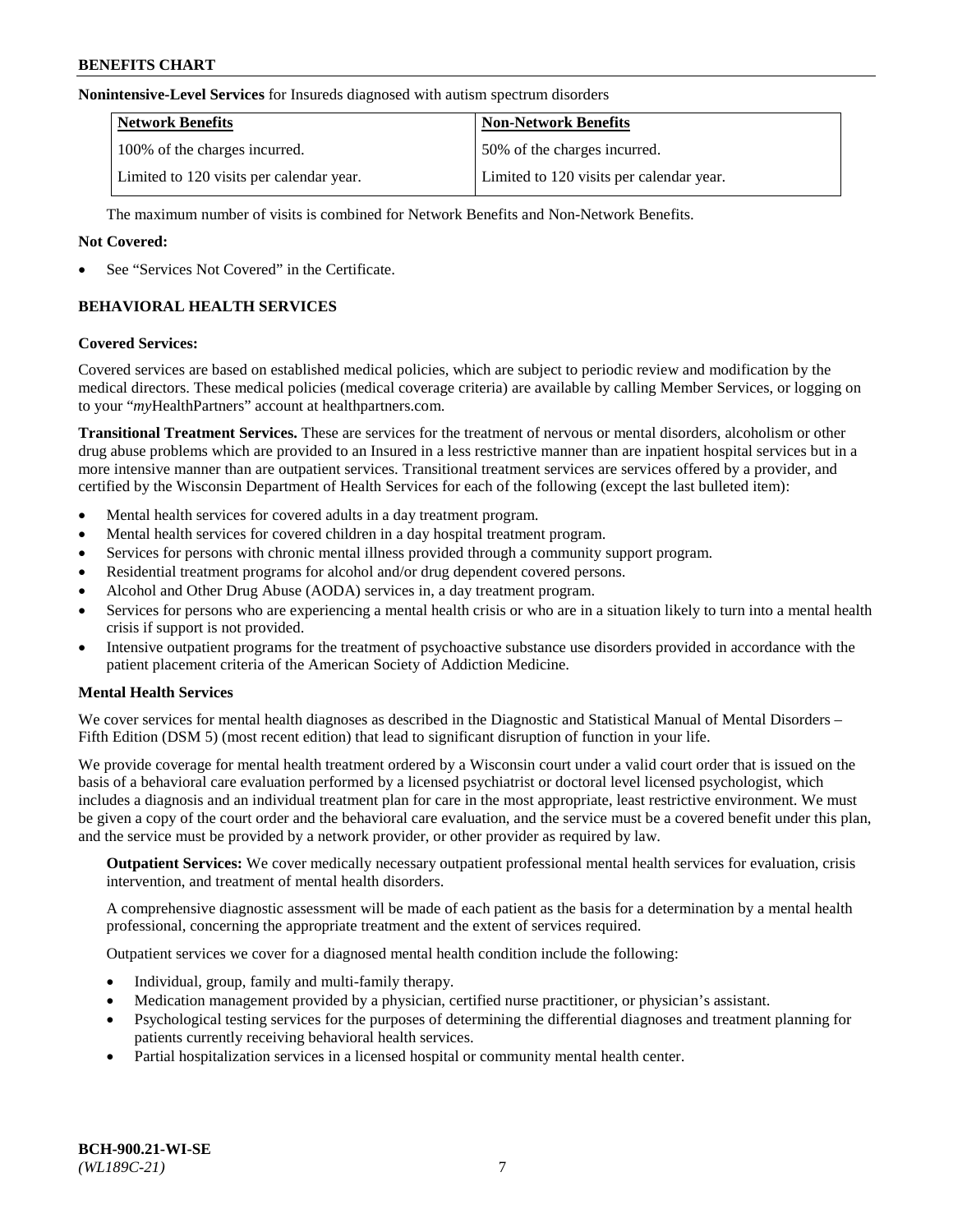- Psychotherapy and nursing services provided in the home if authorized by us.
- Treatment of gender dysphoria that meets medical coverage criteria.

| <b>Network Benefits</b>       | Non-Network Benefits         |
|-------------------------------|------------------------------|
| 100% of the charges incurred. | 50% of the charges incurred. |

#### **Group Therapy**

| Network Benefits              | <b>Non-Network Benefits</b>  |
|-------------------------------|------------------------------|
| 100% of the charges incurred. | 50% of the charges incurred. |

**Inpatient Services:** We cover medically necessary inpatient services in a hospital or licensed residential treatment facility and professional services for treatment of mental health disorders. Medical stabilization is covered under inpatient hospital services in the "Hospital and Skilled Nursing Facility Services" section.

We cover residential care for the treatment of eating disorders in a licensed facility, as an alternative to inpatient care, when it is medically necessary and your physician obtains authorization from us.

| Network Benefits              | <b>Non-Network Benefits</b>  |
|-------------------------------|------------------------------|
| 100% of the charges incurred. | 50% of the charges incurred. |

**Transitional Treatment Services:** We cover transitional treatment services described above for treatment of mental and nervous disorders.

| <b>Network Benefits</b>       | <b>Non-Network Benefits</b>  |
|-------------------------------|------------------------------|
| 100% of the charges incurred. | 50% of the charges incurred. |

### **Substance Abuse Treatment Services**

We cover medically necessary services for assessments by a licensed alcohol and drug counselor and treatment of Substance Related Disorders as defined in the latest edition of the DSM 5.

**Outpatient Services:** We cover medically necessary outpatient professional services for diagnosis and treatment of alcoholism and other drug abuse problems. Substance abuse treatment services must be provided by a program licensed by the local Department of Health Services. Outpatient services we cover for a diagnosed substance abuse disorder include the following:

- Individual, group, family, and multi-family therapy provided in an office setting.
- We cover opiate replacement therapy including methadone and buprenorphine treatment.

| <b>Network Benefits</b>       | <b>Non-Network Benefits</b>  |
|-------------------------------|------------------------------|
| 100% of the charges incurred. | 50% of the charges incurred. |

**Inpatient Services:** We cover medically necessary inpatient services in a hospital or a licensed residential primary treatment center.

We cover services provided in a hospital that is licensed by the local state and accredited by Medicare.

**Detoxification Services.** We cover detoxification services in a hospital or community detoxification facility if it is licensed by the local Department of Health Services.

| Network Benefits              | <b>Non-Network Benefits</b>  |
|-------------------------------|------------------------------|
| 100% of the charges incurred. | 50% of the charges incurred. |

**Transitional Treatment Services:** We cover transitional treatment services described above for treatment of alcoholism or other drug abuse problems.

| Network Benefits              | <b>Non-Network Benefits</b>  |
|-------------------------------|------------------------------|
| 100% of the charges incurred. | 50% of the charges incurred. |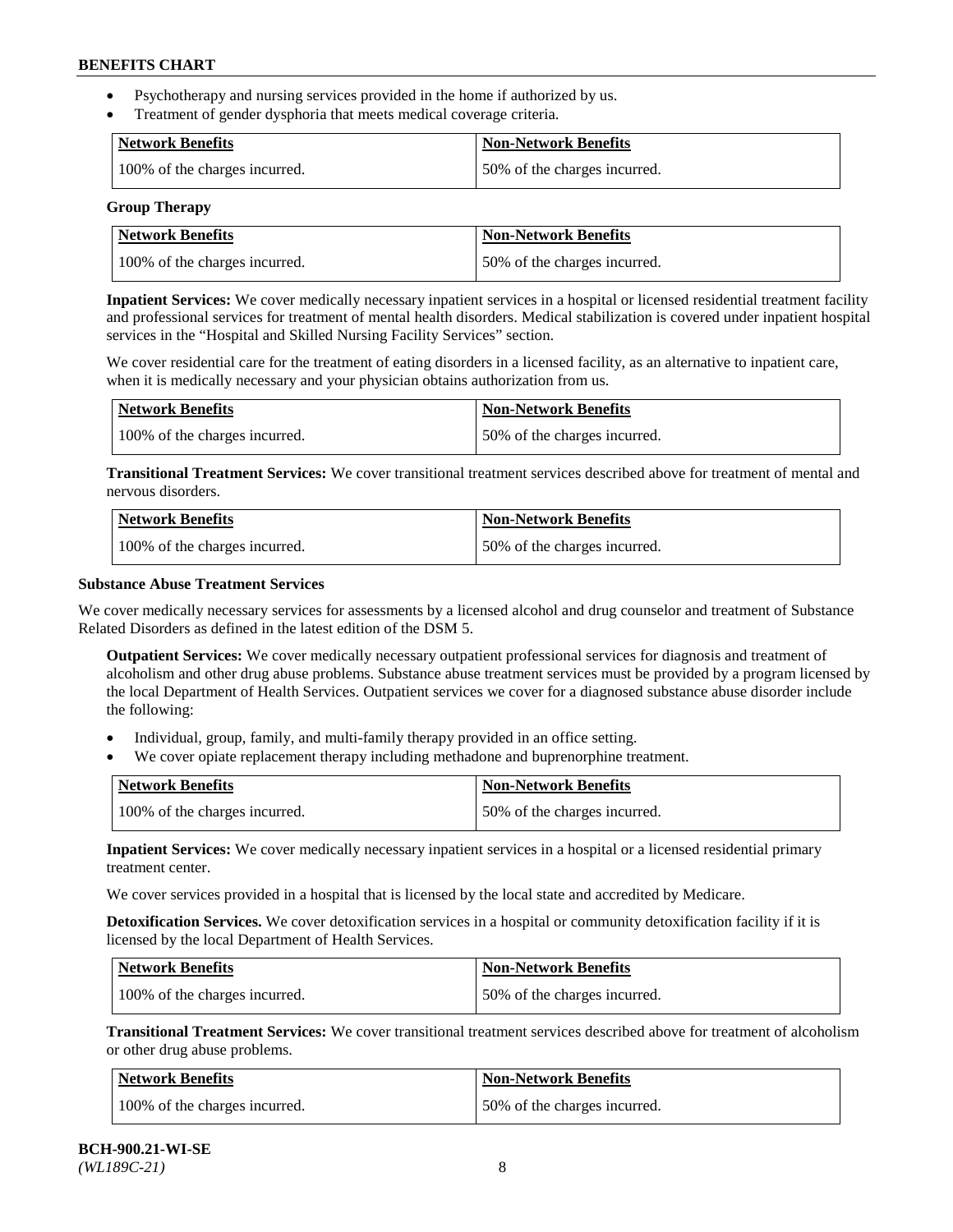**Additional Mental Health and Substance Abuse Treatment Benefits for a Dependent Child Who is a Student:** If a dependent child is a student in a school and that school is located in Wisconsin, but outside of our service area, we cover services as required under Wisconsin Statute 609.655.

| <b>Network Benefits</b>       | <b>Non-Network Benefits</b>  |
|-------------------------------|------------------------------|
| 100% of the charges incurred. | 50% of the charges incurred. |

### **Not Covered:**

See "Services Not Covered" in the Certificate.

# **CHIROPRACTIC SERVICES**

### **Covered Services:**

We cover chiropractic services for rehabilitative care. Chiropractic services are adjustments to any abnormal articulations of the human body, especially those of the spinal column, for the purpose of giving freedom of action to impinged nerves that may cause pain or deranged function.

Massage therapy which is performed in conjunction with other treatment/modalities by a chiropractor, is part of a prescribed treatment plan and is not billed separately is covered

| <b>Network Benefits</b>       | <b>Non-Network Benefits</b>  |
|-------------------------------|------------------------------|
| 100% of the charges incurred. | 50% of the charges incurred. |

### **Not Covered:**

- Massage therapy for the purpose of comfort or convenience of the Insured.
- See "Services Not Covered" in the Certificate.

# **CLINICAL TRIALS**

## **Covered Services:**

We cover certain routine services if you participate in a Phase I, Phase II, Phase III or Phase IV approved clinical trial that is conducted in relation to the prevention, detection, or treatment of cancer or other life-threatening disease or condition as defined in the Affordable Care Act. Approved clinical trials include (1) federally funded trials when the study or investigation is approved or funded by any of the federal agencies defined in the Public Health Services Act, section 2709 (d) (1) (A); (2) the study or investigation is conducted under an investigational new drug application reviewed by the Food and Drug Administration; and (3) the study or investigation is a drug trial that is exempt from having such an investigational new drug application. We cover routine patient costs for services that would be eligible under the Certificate and this Benefits Chart if the service were provided outside of a clinical trial.

| <b>Network Benefits</b>                                                                                                                                                                                 | <b>Non-Network Benefits</b>                                                                                                                                                                          |
|---------------------------------------------------------------------------------------------------------------------------------------------------------------------------------------------------------|------------------------------------------------------------------------------------------------------------------------------------------------------------------------------------------------------|
| Coverage level is same as corresponding Network<br>Benefits, depending on type of service provided such as<br>Office Visits for Illness or Injury, Inpatient or<br><b>Outpatient Hospital Services.</b> | Coverage level is same as corresponding<br>Non-Network Benefits, depending on type of service<br>provided such as Office Visits for Illness or Injury,<br>Inpatient or Outpatient Hospital Services. |
|                                                                                                                                                                                                         |                                                                                                                                                                                                      |

#### **Not Covered:**

- The investigative or experimental item, device or service itself.
- Items or services that are provided solely to satisfy data collection and analysis needs and that are not used in the direct clinical management of the patient.
- A service that is clearly inconsistent with widely accepted and established standards of care for a particular diagnosis.
- See "Services Not Covered" in the Certificate.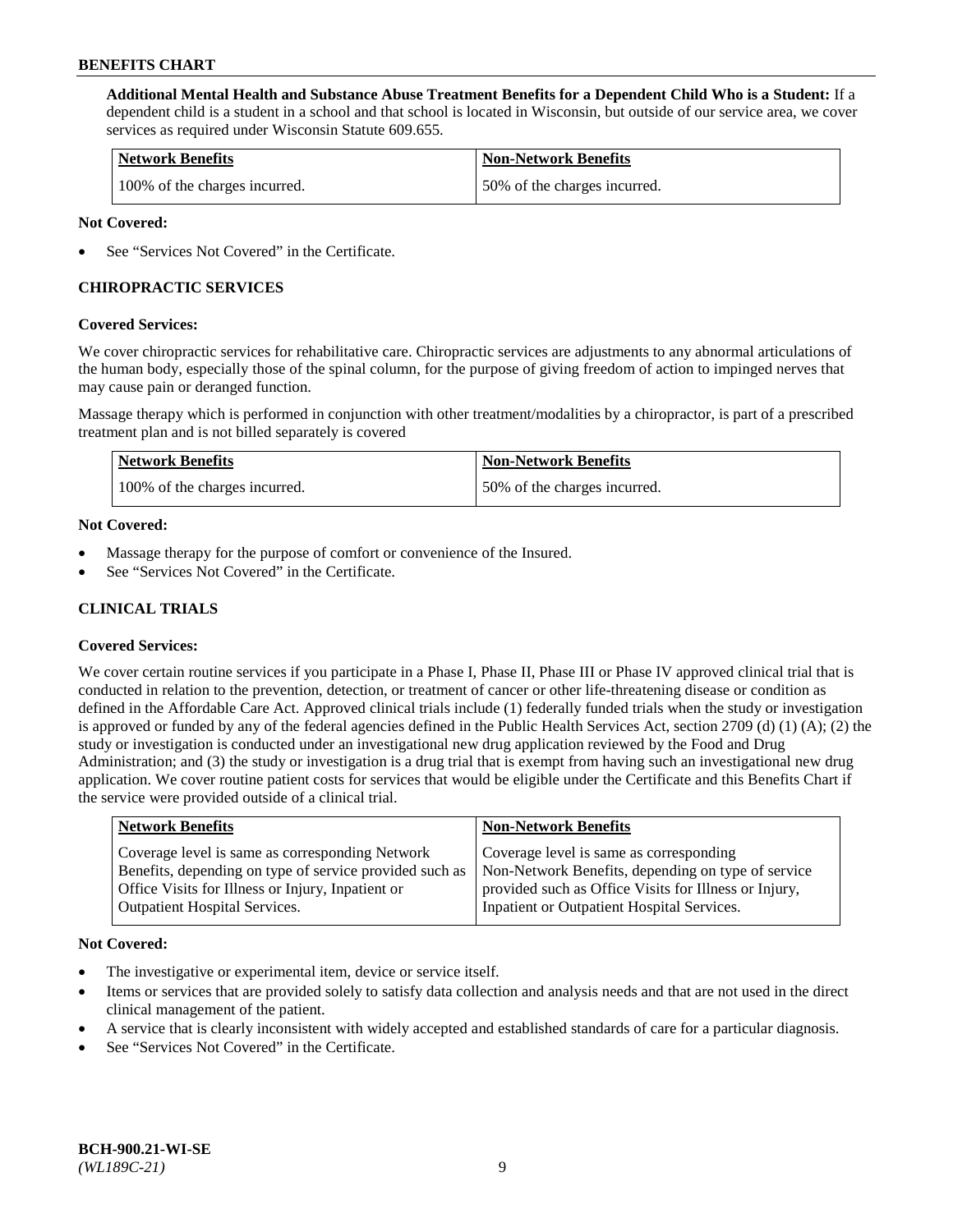# **DENTAL SERVICES**

## **Covered Services:**

We cover services as described below.

**Accidental Dental Services:** We cover dentally necessary services to treat and restore damage done to sound, natural, unrestored teeth as a result of an accidental injury. Coverage is for damage caused by external trauma to face and mouth only, not for cracked or broken teeth, which result from biting or chewing. We cover restorations, root canals, crowns and replacement of teeth lost that are directly related to the accident in which the Insured was involved. We cover initial exam, x-rays and palliative treatment including extractions, and other oral surgical procedures directly related to the accident. Subsequent treatment must be initiated within the policies time-frame and must be directly related to the accident. We do not cover restoration and replacement of teeth that are not "sound and natural" at the time of the accident.

Full mouth rehabilitations to correct occlusion (bite) and malocclusion (misaligned teeth not due to the accident) are not covered.

When an implant-supported dental prosthetic treatment is pursued, the accidental dental benefit will be applied to the prosthetic procedure. Benefits are limited to the amount that would be paid toward the placement of a removable dental prosthetic appliance that could be used in the absence of implant treatment. Care must be provided or pre-authorized by a HealthPartners dentist.

| <b>Network Benefits</b>       | <b>Non-Network Benefits</b>  |
|-------------------------------|------------------------------|
| 100% of the charges incurred. | 50% of the charges incurred. |

For all accidental dental services, treatment and/or restoration must be initiated within six months of the date of the injury. Coverage is limited to the initial course of treatment and/or initial restoration. Services must be provided within 24 months of the date of injury to be covered.

### **Medical Referral Dental Services**

**Medically Necessary Outpatient Dental Services:** We cover medically necessary outpatient dental services. Coverage is limited to dental services required for treatment of an underlying medical condition, e.g., removal of teeth to complete radiation treatment for cancer of the jaw, cysts and lesions.

| <b>Network Benefits</b>       | <b>Non-Network Benefits</b>  |
|-------------------------------|------------------------------|
| 100% of the charges incurred. | 50% of the charges incurred. |

**Medically Necessary Hospitalization and Anesthesia for Dental Care:** We cover medically necessary hospitalization for dental care. This is limited to charges incurred by an Insured who: (1) is a child under age  $5$ ; (2) is severely disabled; (3) has a medical condition, and requires hospitalization or general anesthesia for dental care treatment; or (4) is a child between ages 5 and 12 and care in dental offices has been attempted unsuccessfully and usual methods of behavior modification have not been successful, or when extensive amounts of restorative care, exceeding four appointments, are required. Coverage is limited to facility and anesthesia charges. Oral surgeon/dentist professional fees are not covered. The following are examples, though not all-inclusive, of medical conditions which may require hospitalization for dental services: severe asthma, severe airway obstruction or hemophilia. Hospitalization required due to the behavior of the Insured or due to the extent of the dental procedure is not covered.

| Network Benefits              | <b>Non-Network Benefits</b>  |
|-------------------------------|------------------------------|
| 100% of the charges incurred. | 50% of the charges incurred. |

**Medical Complications of Dental Care:** We cover medical complications of dental care. Treatment must be medically necessary care and related to medical complications of non-covered dental care, including complications of the head, neck, or substructures.

| Network Benefits              | Non-Network Benefits         |
|-------------------------------|------------------------------|
| 100% of the charges incurred. | 50% of the charges incurred. |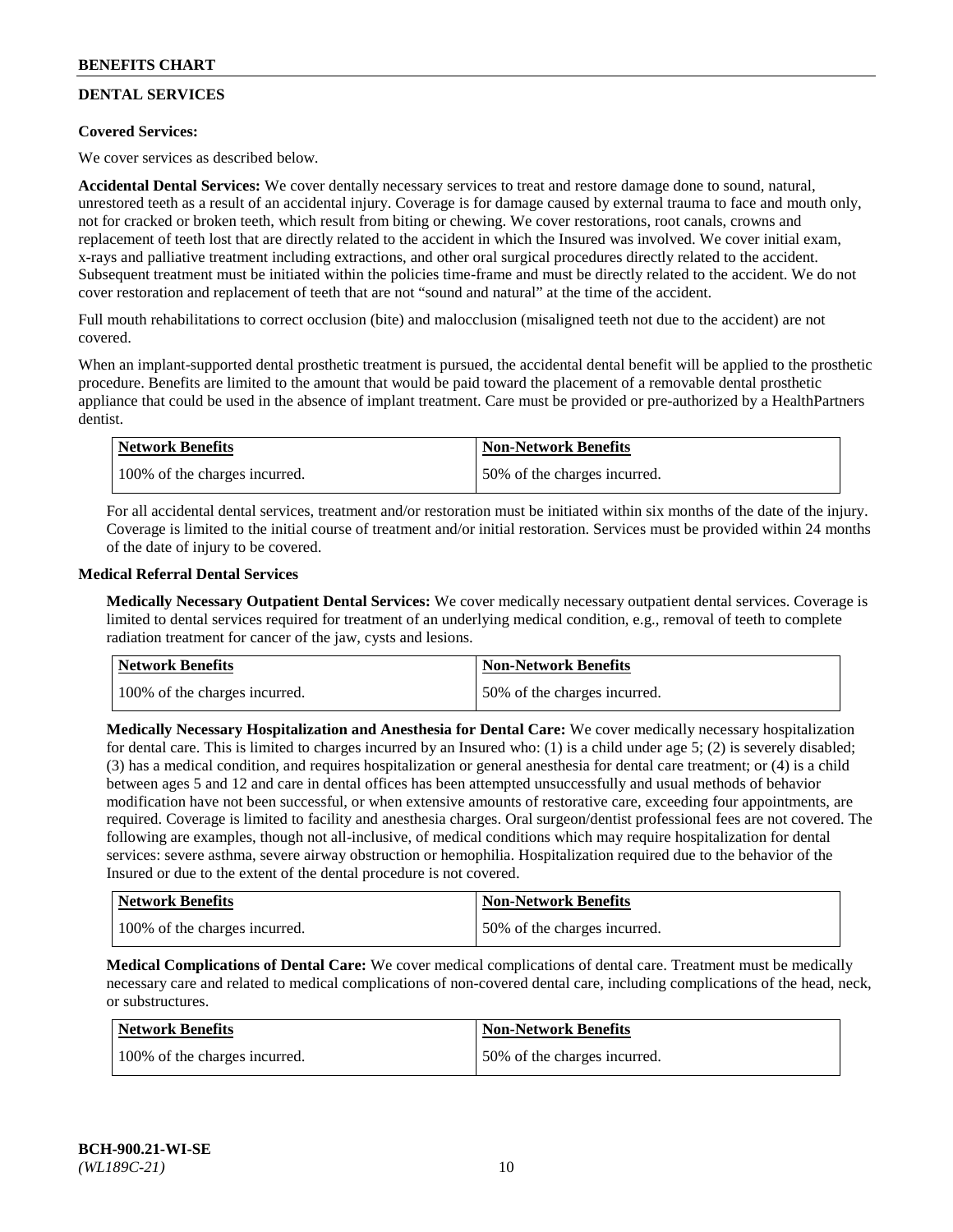**Oral Surgery:** We cover oral surgery. Coverage is limited to treatment of medical conditions requiring oral surgery, such as treatment of oral neoplasm, non-dental cysts, fracture of the jaws, trauma of the mouth and jaws, and any other oral surgery procedures provided as medically necessary dental services.

| <b>Network Benefits</b>       | <b>Non-Network Benefits</b>  |
|-------------------------------|------------------------------|
| 100% of the charges incurred. | 50% of the charges incurred. |

**Treatment of Cleft Lip and Cleft Palate:** We cover treatment of cleft lip and cleft palate of a dependent child, including orthodontic treatment and oral surgery directly related to the cleft. Dental services which are not required for the treatment of cleft lip or cleft palate are not covered. If a dependent child covered under the Certificate and Benefits Chart is also covered under a dental plan which includes orthodontic services, that dental plan shall be considered primary for the necessary orthodontic services. Oral appliances are subject to the same copayment, conditions and limitations as durable medical equipment.

| <b>Network Benefits</b>                               | <b>Non-Network Benefits</b>                            |
|-------------------------------------------------------|--------------------------------------------------------|
| Coverage level is same as corresponding Network       | Coverage level is same as corresponding                |
| Benefits, depending on type of service provided, such | Non-Network Benefits, depending on type of service     |
| as Office Visits for Illness or Injury, Inpatient or  | provided, such as Office Visits for Illness or Injury, |
| Outpatient Hospital Services.                         | Inpatient or Outpatient Hospital Services.             |

**Treatment of Temporomandibular Disorder (TMD) and Craniomandibular Disorder (CMD):** We cover diagnostic procedures, surgical treatment and non-surgical treatment (including intraoral splint therapy devices) for temporomandibular disorder (TMD) and craniomandibular disorder (CMD), which is medically necessary care. Dental services which are not required to directly treat TMD or CMD are not covered.

| <b>Network Benefits</b>       | <b>Non-Network Benefits</b>  |
|-------------------------------|------------------------------|
| 100% of the charges incurred. | 50% of the charges incurred. |

### **Not Covered:**

- Dental treatment, procedures or services not listed in this Benefits Chart.
- Accident-related dental services if treatment is: (1) provided to teeth which are not sound and natural; (2) to teeth which have been restored; (3) initiated beyond six months from the date of the injury; (4) received beyond the initial treatment or restoration; or (5) received beyond 24 months from the date of injury.
- Oral surgery to remove wisdom teeth.
- Orthognathic treatment or procedures and all related services.
- See "Services Not Covered" in the Certificate.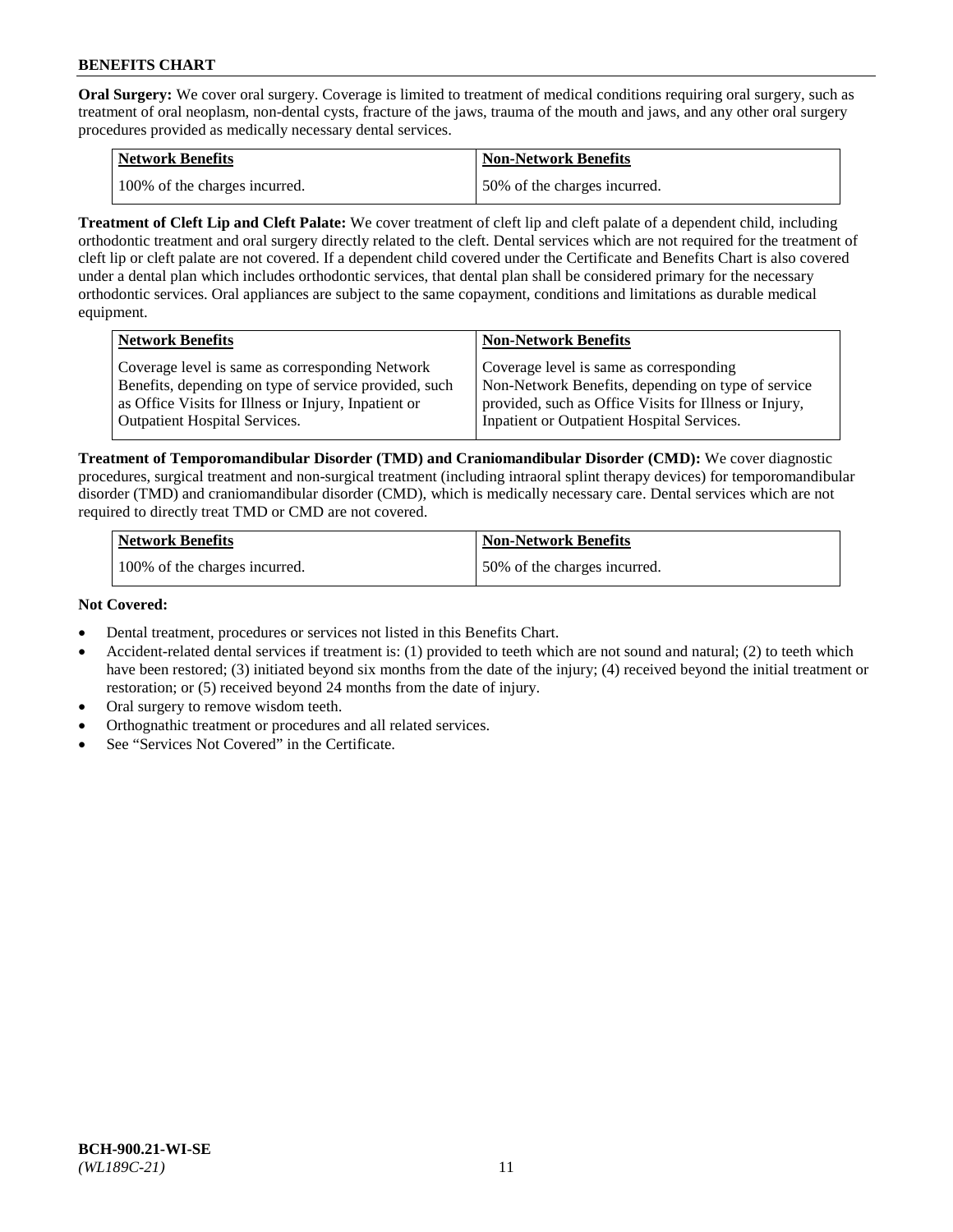# **DIAGNOSTIC IMAGING SERVICES**

### **Covered Services:**

We cover diagnostic imaging, when ordered by a provider and provided in a clinic or outpatient hospital facility.

For Network Benefits, non-emergent, scheduled outpatient Magnetic Resonance Imaging (MRI) and Computed Tomography (CT) must be provided at a designated facility. Your physician or facility will obtain or verify prior authorization for these services, as needed.

We cover services provided in a clinic or outpatient hospital facility. To see the benefit level for inpatient hospital or skilled nursing facility services, see benefits under "Inpatient Hospital and Skilled Nursing Facility Services".

### **Outpatient Magnetic Resonance Imaging (MRI) and Computed Tomography (CT)**

| <b>Network Benefits</b>       | <b>Non-Network Benefits</b>  |
|-------------------------------|------------------------------|
| 100% of the charges incurred. | 50% of the charges incurred. |

### **All Other Outpatient Diagnostic Imaging Services**

#### **Services for Illness or Injury**

| Network Benefits              | <b>Non-Network Benefits</b>  |
|-------------------------------|------------------------------|
| 100% of the charges incurred. | 50% of the charges incurred. |

### **Preventive Services (MRI/CT procedures are not considered preventive)**

Diagnostic imaging services associated with preventive services are covered at the benefit level shown in the "Preventive Services" section of this Benefits Chart.

### **Not Covered:**

See "Services Not Covered" in the Certificate.

# **DURABLE MEDICAL EQUIPMENT, PROSTHETICS, ORTHOTICS AND SUPPLIES**

#### **Covered Services:**

We cover equipment and services, as described below.

We cover durable medical equipment and services, prosthetics, orthotics and supplies, subject to the limitations below, including certain disposable supplies, enteral feedings and the following diabetic supplies and equipment: glucose monitors, insulin pumps limited to the purchase of one pump per year, syringes, blood and urine test strips and other diabetic supplies as deemed medically appropriate and necessary, for Insureds with gestational, Type I or Type II diabetes.

We cover external hearing aids, cochlear implants, and related treatment prescribed by a physician or by a licensed audiologist for Insureds under 18 years of age who have hearing loss.

We also cover basic hearing aids for Insureds age 18 or older for the correction of a hearing impairment.

Osseointegrated or bone-anchored hearing aids are only covered for Insureds who have hearing loss that is not correctable by any other procedure.

Hearing aids are limited to one basic, standard hearing aid for each ear every three years.

A basic hearing aid is defined as a hearing device that consists of a microphone, amplifier, volume control, battery and receiver, which is up to date using the latest technology. It does not include upgrades above and beyond the functionality of a basic hearing aid, including, but not limited to, hearing improvements for group settings, background noise, Bluetooth/remote control functionality, or extended warranties. Charges for upgrades above the cost of a basic, standard hearing aid are not covered.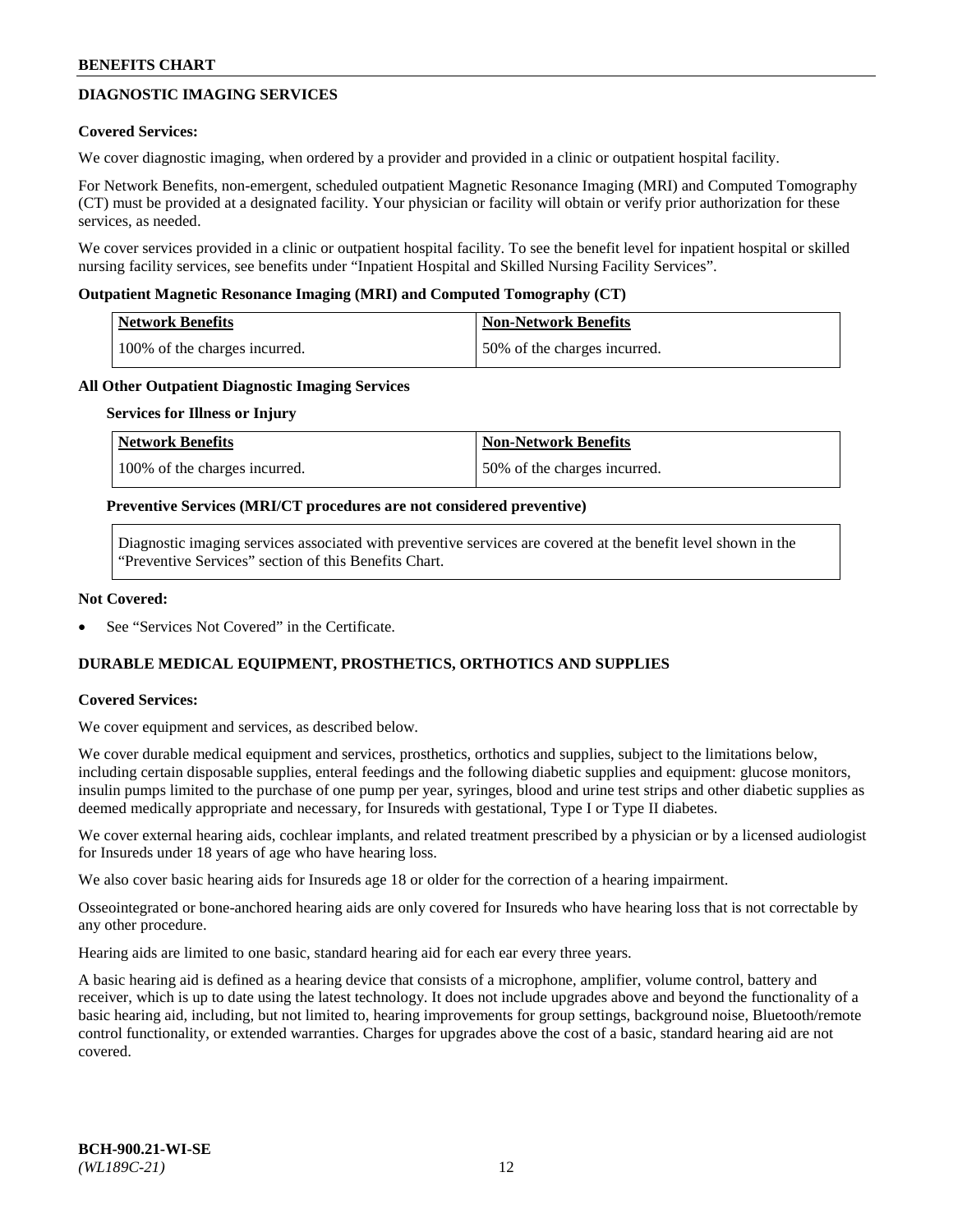# **Diabetic Supplies Purchased at a Pharmacy**

| <b>Network Benefits</b>                                                                        | <b>Non-Network Benefits</b>  |
|------------------------------------------------------------------------------------------------|------------------------------|
| Diabetic supplies on the Preventive Drug List:                                                 | 50% of the charges incurred. |
| 100% of the charges incurred, subject to a<br>copayment of \$60.<br>Deductible does not apply. |                              |
| All other diabetic supplies purchased at a pharmacy:                                           |                              |
| 100% of the charges incurred.<br>Deductible applies.                                           |                              |

# **Diabetic Supplies Purchased from a Non-Pharmacy Provider**

| <b>Network Benefits</b>                                               | <b>Non-Network Benefits</b>  |
|-----------------------------------------------------------------------|------------------------------|
| 100% of the charges incurred if purchased from an<br>approved vendor. | 50% of the charges incurred. |

## **Special Dietary Treatment for Phenylketonuria (PKU) if it meets our medical coverage criteria**

| <b>Network Benefits</b>       | Non-Network Benefits          |
|-------------------------------|-------------------------------|
| 100% of the charges incurred. | 150% of the charges incurred. |

## **Oral Amino Acid Based Elemental Formula if it meets our Medical Coverage Criteria**

| <b>Network Benefits</b>       | <b>Non-Network Benefits</b>  |
|-------------------------------|------------------------------|
| 100% of the charges incurred. | 50% of the charges incurred. |

# **All Other Durable Medical Equipment, Prosthetics, Orthotics and Supplies**

| <b>Network Benefits</b>       | <b>Non-Network Benefits</b>  |
|-------------------------------|------------------------------|
| 100% of the charges incurred. | 50% of the charges incurred. |

## **Limitations:**

Coverage of durable medical equipment is limited by the following:

- No more than a 93-day supply of diabetic supplies are covered and dispensed at a time.
- Payment will not exceed the cost of an alternate piece of equipment or service that is effective and medically necessary.
- For prosthetic benefits, other than oral appliances for cleft lip and cleft palate, payment will not exceed the cost of an alternate piece of equipment or service that is effective, medically necessary and enables Insureds to conduct standard activities of daily living.
- We reserve the right to determine if an item will be approved for rental vs. purchase.
- We require that certain diabetic supplies and equipment be purchased at a pharmacy.
- Diabetic supplies and equipment are limited to certain models and brands.
- Durable medical equipment and supplies must be obtained or repaired by approved vendors.
- Covered services and supplies are based on established medical policies which are subject to periodic review and modification by the medical or dental directors. Our medical policy for diabetic supplies includes information on our required models and brands. These medical policies (medical coverage criteria) are available by calling Member Services, or logging on to your "*my*HealthPartners" account a[t healthpartners.com.](https://www.healthpartners.com/hp/index.html)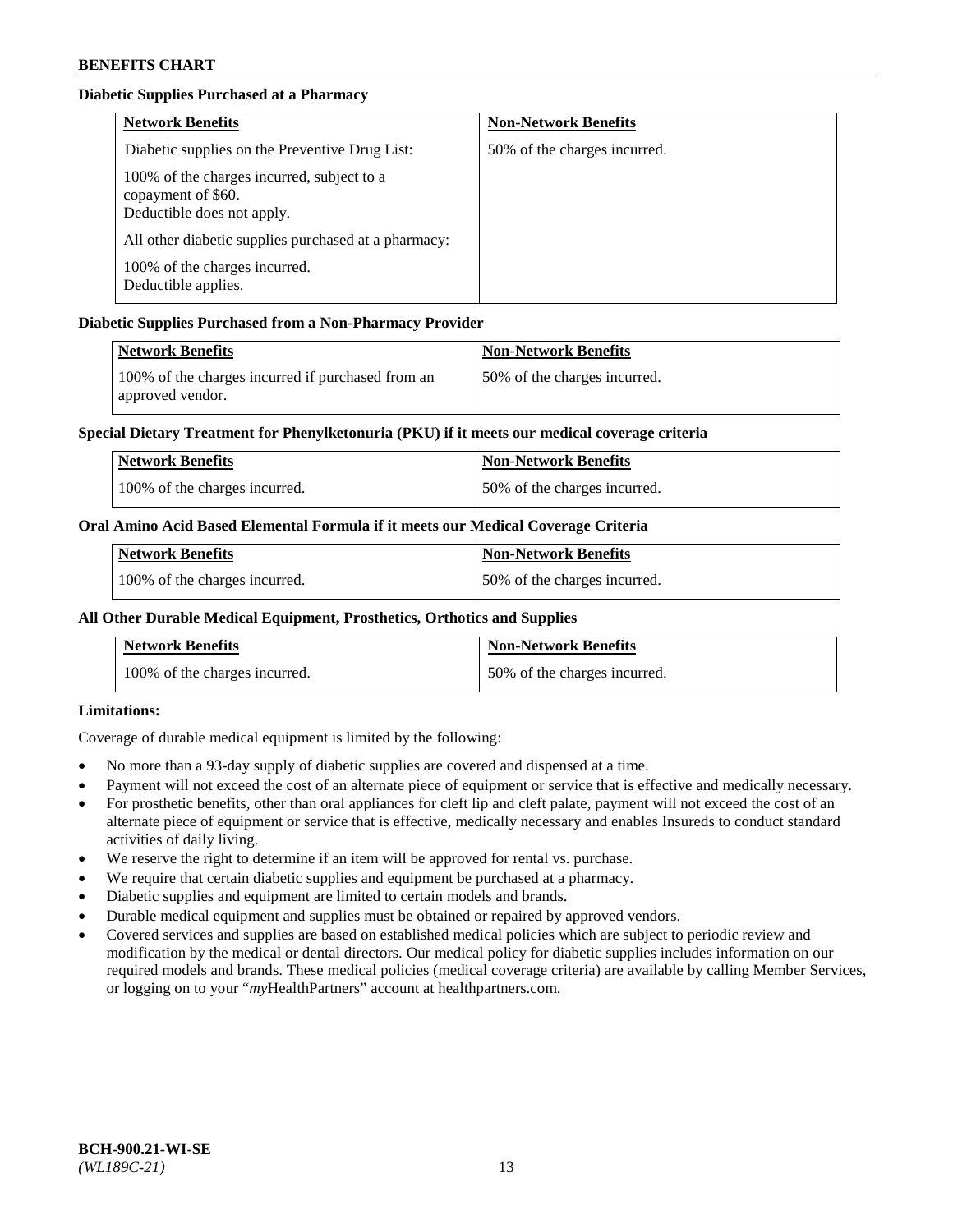# **Not Covered:**

Items which are not eligible for coverage include, but are not limited to:

- Replacement or repair of any covered items, if the items are (i) damaged or destroyed by misuse, abuse or carelessness, (ii) lost; or (iii) stolen.
- Duplicate or similar items.
- Labor and related charges for repair of any covered items which are more than the cost of replacement by an approved vendor.
- Sales tax, mailing, delivery charges, service call charges.
- Items which are primarily educational in nature or for hygiene, vocation, comfort, convenience or recreation.
- Communication aids or devices: equipment to create, replace or augment communication abilities including, but not limited to, speech processors, receivers, communication boards, or computer or electronic assisted communication.
- Implantable and osseointegrated or bone-anchored hearing aids and their fitting, except as specifically described in this Benefits Chart. This exclusion does not apply to cochlear implants.
- Eyeglasses, contact lenses and their fitting, measurement and adjustment, except as specifically described in this Benefits Chart.
- Hair prostheses (wigs).
- Household equipment which primarily has customary uses other than medical, such as, but not limited to, exercise cycles, air purifiers, central or unit air conditioners, water purifiers, non-allergenic pillows, mattresses or waterbeds.
- Household fixtures including, but not limited to, escalators or elevators, ramps, swimming pools and saunas.
- Modifications to the structure of the home including, but not limited to, wiring, plumbing or charges for installation of equipment.
- Vehicle, car or van modifications including, but not limited to, hand brakes, hydraulic lifts and car carrier.
- Rental equipment while owned equipment is being repaired by non-contracted vendors, beyond one month rental of medically necessary equipment.
- Other equipment and supplies, including but not limited to assistive devices, that we determine are not eligible for coverage.
- See "Services Not Covered" in the Certificate.

# **EMERGENCY AND URGENTLY NEEDED CARE SERVICES**

## **Covered Services:**

We cover services for emergency care and urgently needed care if the services are otherwise eligible for coverage under the Certificate.

**Urgently Needed Care.** These are services to treat an unforeseen illness or injury that:

- are required in order to prevent a serious deterioration in your health; and
- cannot be delayed until the next available clinic or office hours.

| <b>Network Benefits</b>       | Non-Network Benefits  |
|-------------------------------|-----------------------|
| 100% of the charges incurred. | See Network Benefits. |

**Emergency Care.** These are services to treat:

- the sudden, unexpected onset of illness or injury which, if left untreated or unattended until the next available clinic or office hours, would result in hospitalization; or
- a condition requiring professional health services immediately necessary to preserve life or stabilize health.

When reviewing claims for coverage of emergency services, our medical director will take into consideration a reasonable layperson's belief that the circumstances required immediate medical care that could not wait until the next working day or next available clinic appointment.

## **Emergency Care in a Hospital Emergency Room, including Professional Services of a Physician**

| <b>Network Benefits</b>       | <b>Non-Network Benefits</b> |
|-------------------------------|-----------------------------|
| 100% of the charges incurred. | See Network Benefits.       |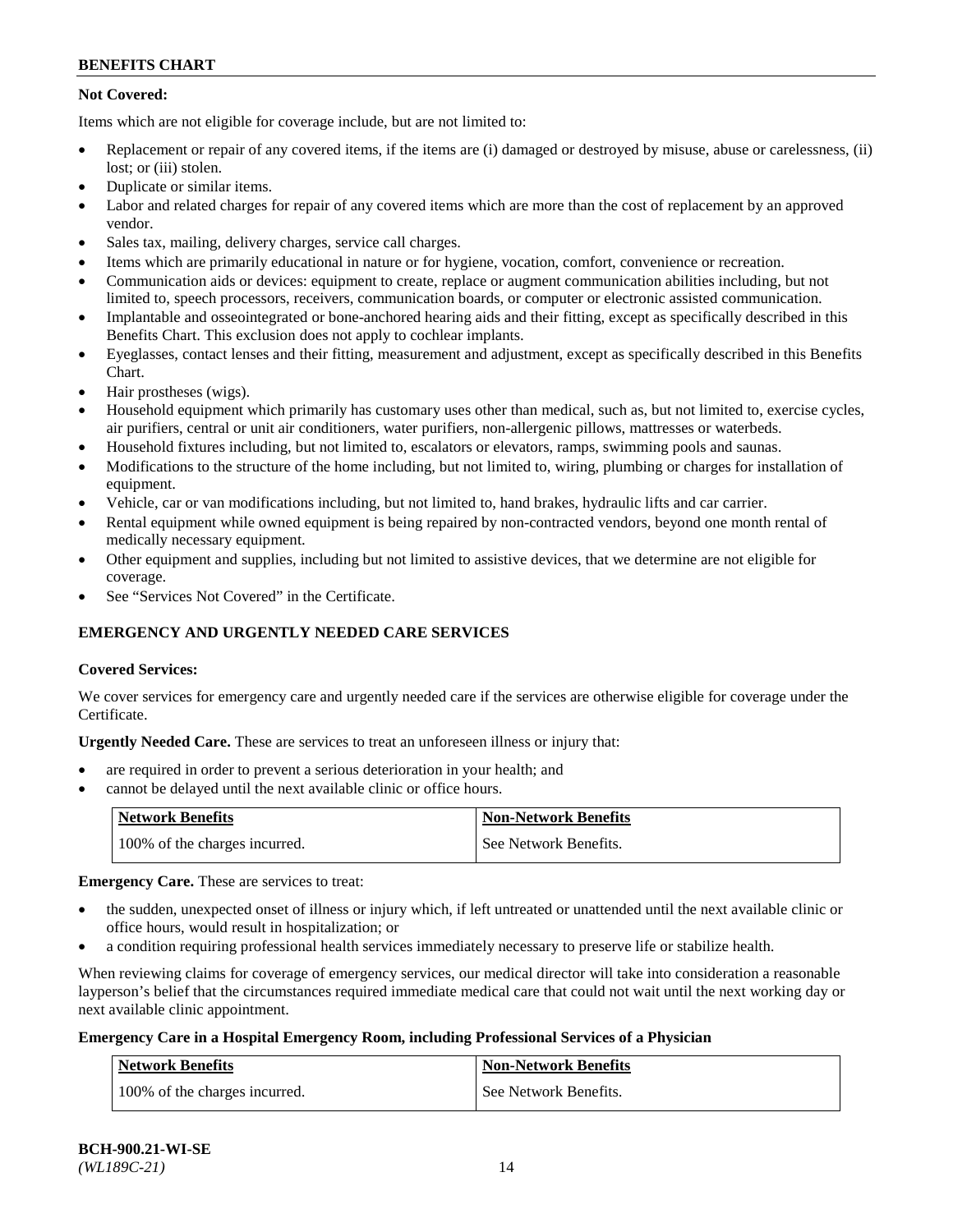## **Inpatient Emergency Care in a Hospital**

| <b>Network Benefits</b>       | <b>Non-Network Benefits</b> |
|-------------------------------|-----------------------------|
| 100% of the charges incurred. | See Network Benefits.       |

### **Not Covered:**

See "Services Not Covered" in the Certificate.

## **GENE THERAPY**

#### **Covered Services:**

We cover gene therapy treatment if it meets our medical coverage criteria.

| <b>Network Benefits</b>                                                                                                                                                                          | <b>Non-Network Benefits</b> |
|--------------------------------------------------------------------------------------------------------------------------------------------------------------------------------------------------|-----------------------------|
| Coverage level is same as corresponding Network<br>Benefits, depending on type of service provided such as<br>Office Visits for Illness or Injury, Inpatient or<br>Outpatient Hospital Services. | No coverage.                |

#### **Limitations:**

- Gene therapy must be provided by a designated provider.
- Specific types of gene therapy are limited to therapies and conditions specified in our medical coverage criteria.

### **Not Covered:**

See "Services Not Covered" in the Certificate.

# **HEALTH EDUCATION**

#### **Covered Services:**

We cover education for preventive services and education for the management of chronic health problems (such as diabetes).

| <b>Network Benefits</b>                                     | <b>Non-Network Benefits</b>  |
|-------------------------------------------------------------|------------------------------|
| 100% of the charges incurred.<br>Deductible does not apply. | 50% of the charges incurred. |

#### **Not Covered:**

See "Services Not Covered" in the Certificate.

# **HOME-BASED HEALTH ASSESSMENT PROGRAM**

#### **Covered Services:**

If you meet our criteria for coverage, you may qualify for our home-based comprehensive health risk assessment program. The program covers a health assessment with a designated nurse practitioner.

| Network Benefits                                            | <b>Non-Network Benefits</b> |
|-------------------------------------------------------------|-----------------------------|
| 100% of the charges incurred.<br>Deductible does not apply. | No coverage.                |

# **Not Covered:**

• See "Services Not Covered" in the Certificate.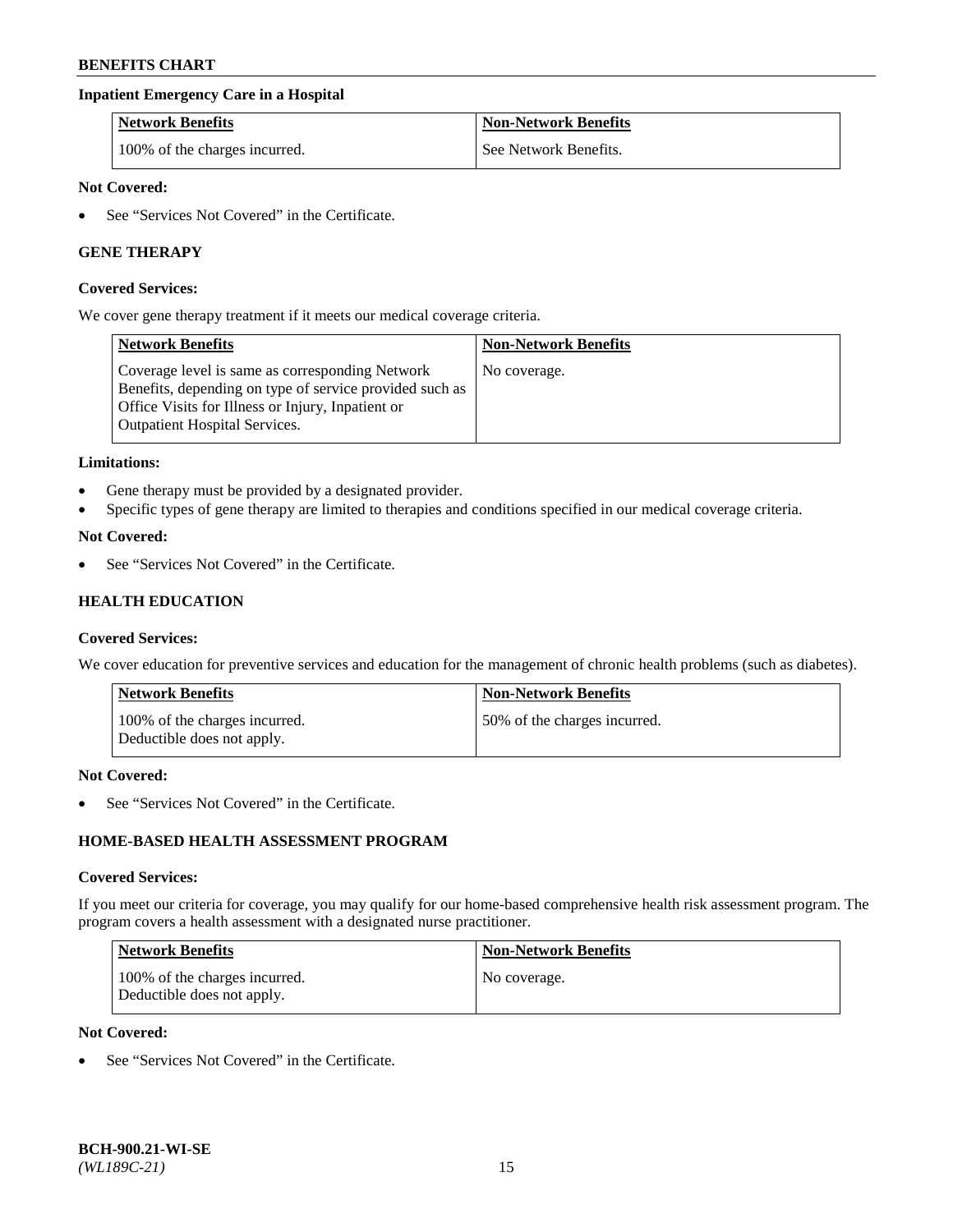# **HOME HEALTH SERVICES**

## **Covered Services:**

We cover skilled nursing services, physical therapy, occupational therapy, speech therapy, respiratory therapy and other therapeutic services, non-routine prenatal and postnatal services, routine postnatal well child visits, as described in our medical coverage criteria, phototherapy services for newborns, home health aide services and other eligible home health services when provided in your home, if you are homebound (i.e., unable to leave home without considerable effort due to a medical condition). Lack of transportation does not constitute homebound status. For phototherapy services for newborns and high risk prenatal services, supplies and equipment are included.

We cover total parenteral nutrition/intravenous ("TPN/IV") therapy, equipment, supplies and drugs in connection with IV therapy. IV line care kits are covered under Durable Medical Equipment.

We cover palliative care benefits. Palliative care includes symptom management, education and establishing goals of care. We waive the requirement that you be homebound for a limited number of home visits for palliative care (as shown in this Benefits Chart), if you have a life-threatening, non-curable condition which has a prognosis of survival of two years or less. Additional palliative care visits are eligible under the home health services benefit if you are homebound and meet all other requirements defined in this section.

You do not need to be homebound to receive total parenteral nutrition/intravenous ("TPN/IV") therapy.

Home health services are eligible and covered only when:

- medically necessary; and
- provided as rehabilitative care, terminal care or maternity care; and
- ordered by a physician, and included in the written home care plan.

# **Physical Therapy, Occupational Therapy, Speech Therapy, Respiratory Therapy, Home Health Aide Services and Palliative Care**

| Network Benefits              | <b>Non-Network Benefits</b>  |
|-------------------------------|------------------------------|
| 100% of the charges incurred. | 50% of the charges incurred. |

## **TPN/IV Therapy, Skilled Nursing Services, Non-Routine Prenatal/Postnatal Services, and Phototherapy**

| Network Benefits              | <b>Non-Network Benefits</b>  |
|-------------------------------|------------------------------|
| 100% of the charges incurred. | 50% of the charges incurred. |

Each 24-hour visit (or shifts up to 24-hour visits) equals one visit and counts toward the Maximum visits for all other services shown below. Any visit that lasts less than 24 hours regardless of the length of the visit, will count as one visit toward the Maximum visits for all other services shown below. All visits must be medically necessary and benefit eligible.

#### **Routine Prenatal/Postnatal Services and Child Health Supervision Services**

| Network Benefits                                            | <b>Non-Network Benefits</b>  |
|-------------------------------------------------------------|------------------------------|
| 100% of the charges incurred.<br>Deductible does not apply. | 50% of the charges incurred. |

### **Maximum Visits for Palliative Care**

If you are eligible to receive palliative care in the home and you are not homebound, there is a maximum of 12 visits per calendar year.

### **Maximum Visits for All Services Other Than Palliative Care**

| Network Benefits             | Non-Network Benefits         |
|------------------------------|------------------------------|
| 60 visits per calendar year. | 30 visits per calendar year. |

Each visit provided under the Network Benefits and Non-Network Benefits counts toward the maximums shown under both Maximum visits sections. The routine postnatal well child visits do not count toward the visit limit.

#### **BCH-900.21-WI-SE**  *(WL189C-21)* 16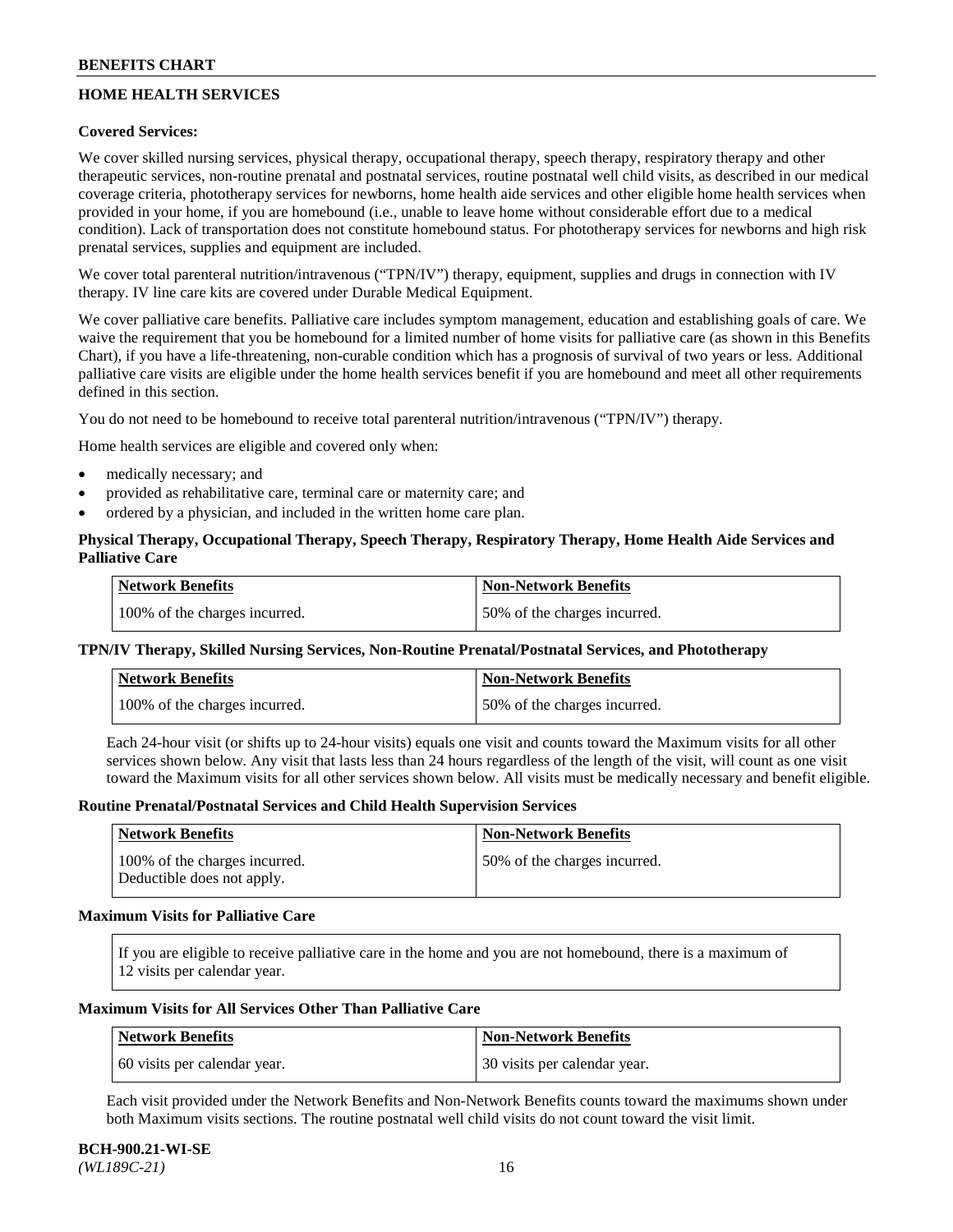### **Limitations:**

- Home health services are not provided as a substitute for a primary caregiver in the home or as relief (respite) for a primary caregiver in the home. We will not reimburse family members or residents in your home for the above services.
- A service shall not be considered a skilled nursing service merely because it is performed by, or under the direct supervision of, a licensed nurse. Where a service (such as tracheotomy suctioning or ventilator monitoring) or like services, can be safely and effectively performed by a non-medical person (or self-administered), without the direct supervision of a licensed nurse, the service shall not be regarded as a skilled nursing service, whether or not a skilled nurse actually provides the service. The unavailability of a competent person to provide a non-skilled service shall not make it a skilled service when a skilled nurse provides it. Only the skilled nursing component of so-called "blended" services (i.e. services which include skilled and non-skilled components) are covered under this Benefits Chart.

# **Not Covered:**

- Financial or legal counseling services.
- Housekeeping or meal services in your home.
- Private duty nursing services.
- Services provided by a family member or enrollee, or a resident in the enrollee's home.
- Vocational rehabilitation and recreational or educational therapy. Recreation therapy is therapy provided solely for the purpose of recreation, including, but not limited to: (a) requests for physical therapy or occupational therapy to improve athletic ability, and (b) braces or guards to prevent sports injuries.
- See "Services Not Covered" in the Certificate.

# **HOME HOSPICE SERVICES**

## **Applicable Definitions:**

**Part-time.** This is up to two hours of service per day, more than two hours is considered continuous care.

**Continuous Care.** This is from two to twelve hours of service per day provided by a registered nurse, licensed practical nurse, or home health aide, during a period of crisis in order to maintain a terminally ill patient at home.

**Appropriate Facility.** This is a nursing home, hospice residence, or other inpatient facility.

**Custodial Care Related to Hospice Services.** This means providing assistance in the activities of daily living and the care needed by a terminally ill patient which can be provided by primary caregiver (i.e., family member or friend) who is responsible for the patient's home care.

## **Covered Services:**

**Home Hospice Program.** We cover the services described below if you are terminally ill and accepted as a home hospice program participant. You must meet the eligibility requirements of the program, and elect to receive services through the home hospice program. The services will be provided in your home, with inpatient care available when medically necessary as described below. If you elect to receive hospice services, you do so in lieu of curative treatment for your terminal illness for the period you are enrolled in the home hospice program.

**Eligibility:** In order to be eligible to be enrolled in the home hospice program, you must: (1) be a terminally ill patient (prognosis of six months or less); (2) have chosen a palliative treatment focus (i.e., emphasizing comfort and supportive services rather than treatment attempting to cure the disease or condition); and (3) continue to meet the terminally ill prognosis as reviewed by our medical director or his or her designee over the course of care. You may withdraw from the home hospice program at any time.

**Eligible Services:** Hospice services include the following services provided in accordance with an approved hospice treatment plan.

- Home Health Services:
	- o Part-time care provided in your home by an interdisciplinary hospice team (which may include a physician, nurse, social worker, and spiritual counselor) and medically necessary home health services are covered.
	- o One or more periods of continuous care in your home or in a setting which provides day care for pain or symptom management, when medically necessary, will be covered.
- Inpatient Services: We cover medically necessary inpatient services.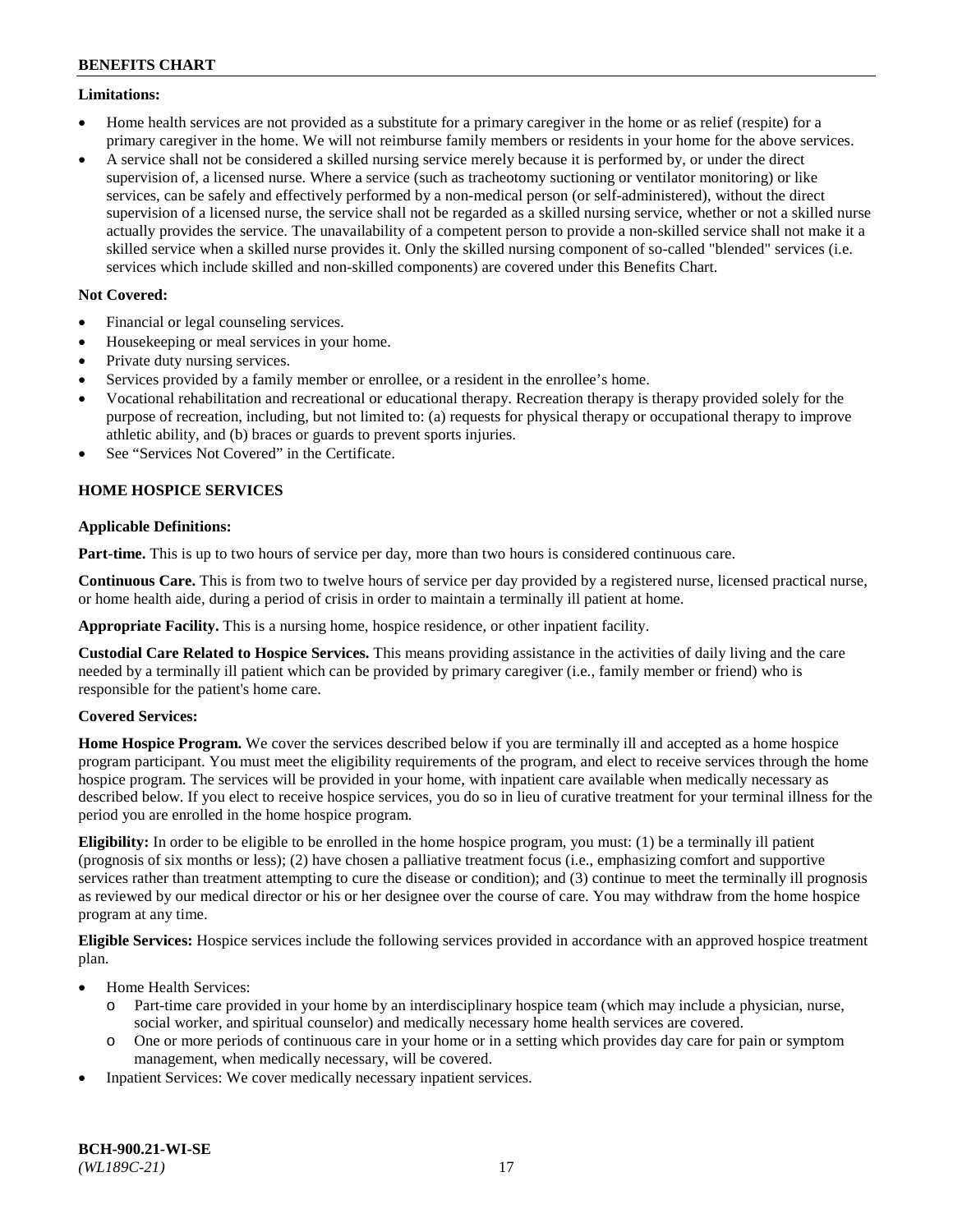- Other Services:
	- Respite care is covered for care in your home or in an appropriate facility, to give your primary caregivers (i.e., family members or friends) rest and/or relief when necessary in order to maintain a terminally ill patient at home.
	- o Medically necessary medications for pain and symptom management.
	- o Semi-electric hospital beds and other durable medical equipment are covered.
	- Emergency and non-emergency care is covered.

| Network Benefits              | <b>Non-Network Benefits</b>  |
|-------------------------------|------------------------------|
| 100% of the charges incurred. | 50% of the charges incurred. |

Respite care is limited to 5 days per episode, and respite care and continuous care combined are limited to 30 days.

# **Not Covered:**

- Financial or legal counseling services.
- Housekeeping or meal services in your home.
- Custodial or maintenance care related to hospice services, whether provided in the home or in a nursing home.
- Any service not specifically described as covered services under this home hospice services benefits.
- Any services provided by members of your family or residents in your home.
- See "Services Not Covered" in the Certificate.

# **HOSPITAL AND SKILLED NURSING FACILITY SERVICES**

### **Covered Services:**

We cover services as described below.

# **Medical or Surgical Hospital Services**

**Inpatient Hospital Services:** We cover the following medical or surgical services, for the treatment of acute illness or injury, which require the level of care only provided in an acute care facility. These services must be authorized by a physician.

Inpatient hospital services include: room and board; the use of operating or maternity delivery rooms; intensive care facilities; newborn nursery facilities; general nursing care, anesthesia, laboratory and diagnostic imaging services, radiation therapy, physical therapy, prescription drugs or other medications administered during treatment, blood and blood products (unless replaced), and blood derivatives, and other diagnostic or treatment related hospital services; physician and other professional medical and surgical services provided while in the hospital, including gender reassignment surgery that meets medical coverage criteria.

We cover, following a vaginal delivery, a minimum of 48 hours of inpatient care for the mother and newborn child. We cover, following a caesarean section delivery, a minimum of 96 hours of inpatient care for the mother and newborn child.

Group health plans and health insurance issuers generally may not, under Federal law, restrict benefits for any hospital length of stay in connection with childbirth for the mother of newborn child to less than 48 hours following a vaginal delivery, or less than 96 hours following a caesarean section. However, Federal law generally does not prohibit the mother's or newborn's attending provider, after consulting with the mother, from discharging the mother or her newborn earlier than 48 hours (or 96 hours as applicable). In any case plans and issuers may not, under Federal law, require that a provider obtain authorization from the plan or the insurance issuer for prescribing a length of stay not in excess of 48 hours (or 96 hours).

| Network Benefits              | Non-Network Benefits         |
|-------------------------------|------------------------------|
| 100% of the charges incurred. | 50% of the charges incurred. |

Each Insured's admission or confinement, including that of a newborn child, is separate and distinct from the admission or confinement of any other Insured.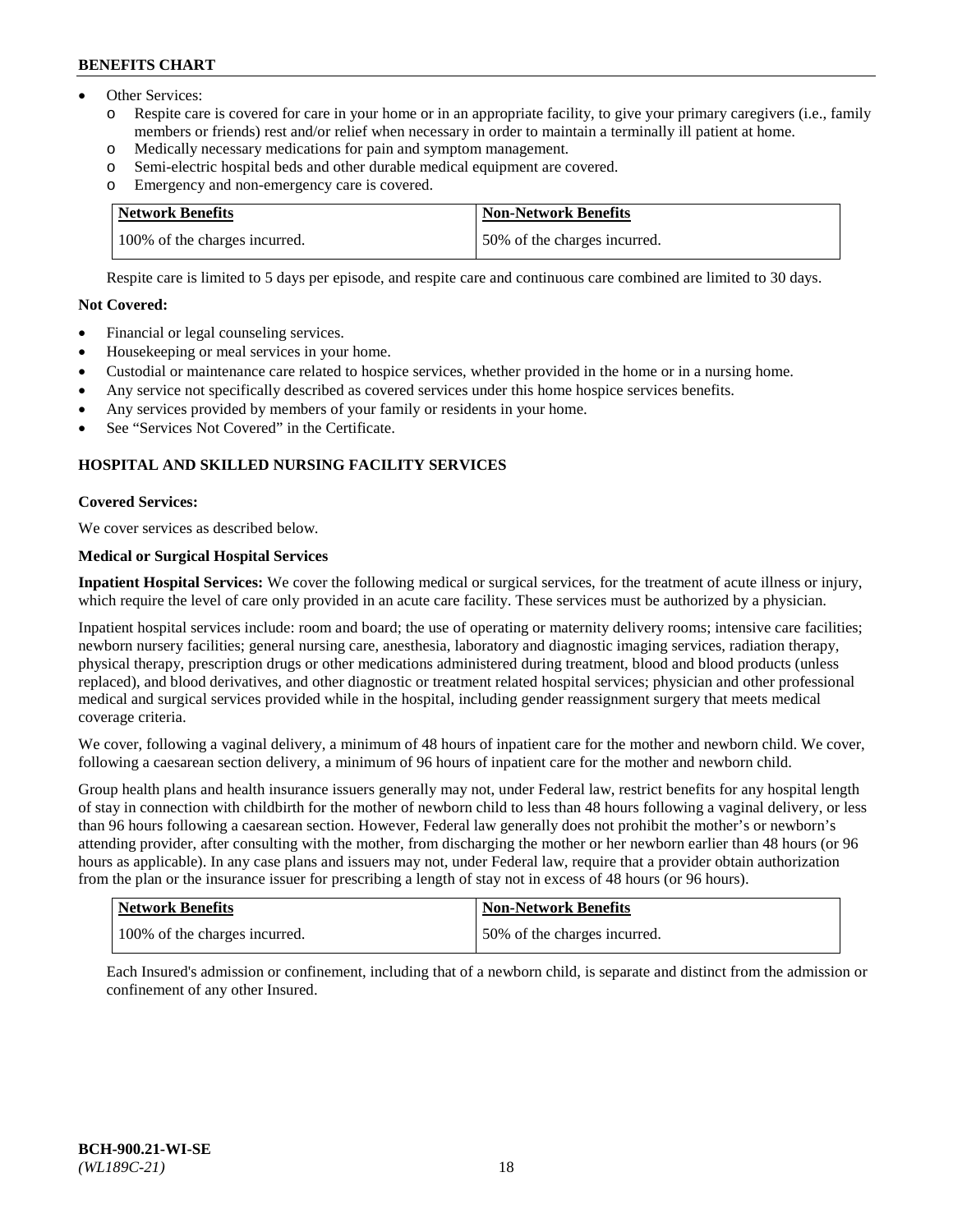**Outpatient Hospital, Ambulatory Care or Surgical Facility Services:** We cover the following medical and surgical services, for diagnosis or treatment of illness or injury on an outpatient basis. These services must be authorized by a physician.

Outpatient services include: use of operating rooms, maternity delivery rooms or other outpatient departments, rooms or facilities; and the following outpatient services: general nursing care, anesthesia, laboratory and diagnostic imaging services, radiation therapy, physical therapy, drugs administered during treatment, blood and blood products (unless replaced), and blood derivatives, and other diagnostic or treatment related outpatient services; physician and other professional medical and surgical services provided while an outpatient, including colonoscopies (starting at age 50, or under age 50 for people at high risk of colorectal cancer), and gender reassignment surgery that meets medical coverage criteria.

For Network Benefits, non-emergent, scheduled outpatient Magnetic Resonance Imaging (MRI) and Computed Tomography (CT) must be provided at a designated facility. Your physician or facility will obtain or verify prior authorization for these services, as needed.

To see the benefit level for diagnostic imaging services, laboratory services and physical therapy, see benefits under Diagnostic Imaging Services, Laboratory Services and Physical Therapy in this Benefits Chart.

| <b>Network Benefits</b>       | <b>Non-Network Benefits</b>  |
|-------------------------------|------------------------------|
| 100% of the charges incurred. | 50% of the charges incurred. |

## **Skilled Nursing Facility Care:**

We cover room and board, daily skilled nursing and related ancillary services for post-acute treatment and rehabilitative care of illness or injury that meets medical coverage criteria. Rehabilitation services are limited to services where significant measurable progress is expected to occur within a reasonable period of time.

| <b>Network Benefits</b>                      | <b>Non-Network Benefits</b>                  |
|----------------------------------------------|----------------------------------------------|
| 100% of the charges incurred.                | 150% of the charges incurred.                |
| Limited to a 30 day maximum per confinement. | Limited to a 30 day maximum per confinement. |

Each day of services provided under the Network Benefits and Non-Network Benefits, combined, applies toward the maximum shown above.

#### **Not Covered:**

- Services for items for personal convenience, such as television rental, are not covered.
- See "Services Not Covered" in the Certificate.

## **INFERTILITY SERVICES**

#### **Covered Services:**

We cover the diagnosis of infertility. These services include diagnostic procedures and tests provided in connection with an infertility evaluation, office visits and consultations to diagnose infertility.

| <b>Network Benefits</b>       | <b>Non-Network Benefits</b>  |
|-------------------------------|------------------------------|
| 100% of the charges incurred. | 50% of the charges incurred. |

Coverage is limited to office visits and consultations to diagnose infertility. Treatment is not covered.

#### **Not Covered:**

- Treatment of infertility, including, but not limited to, office visits, laboratory, diagnostic imaging services, and drugs for the treatment of infertility; assisted reproduction, including, but not limited to, gamete intrafallopian tube transfer (GIFT), zygote intrafallopian tube transfer (ZIFT) intracytoplasmic sperm injection (ICSI), and/or in-vitro fertilization (IVF), and all charges associated with such procedures; reversal of sterilization; artificial insemination; and sperm, ova or embryo acquisition, retrieval or storage; however, we cover office visits and consultations to diagnose infertility.
- Services related to the establishment of surrogate pregnancy and fees for a surrogate.
- See "Services Not Covered" in the Certificate.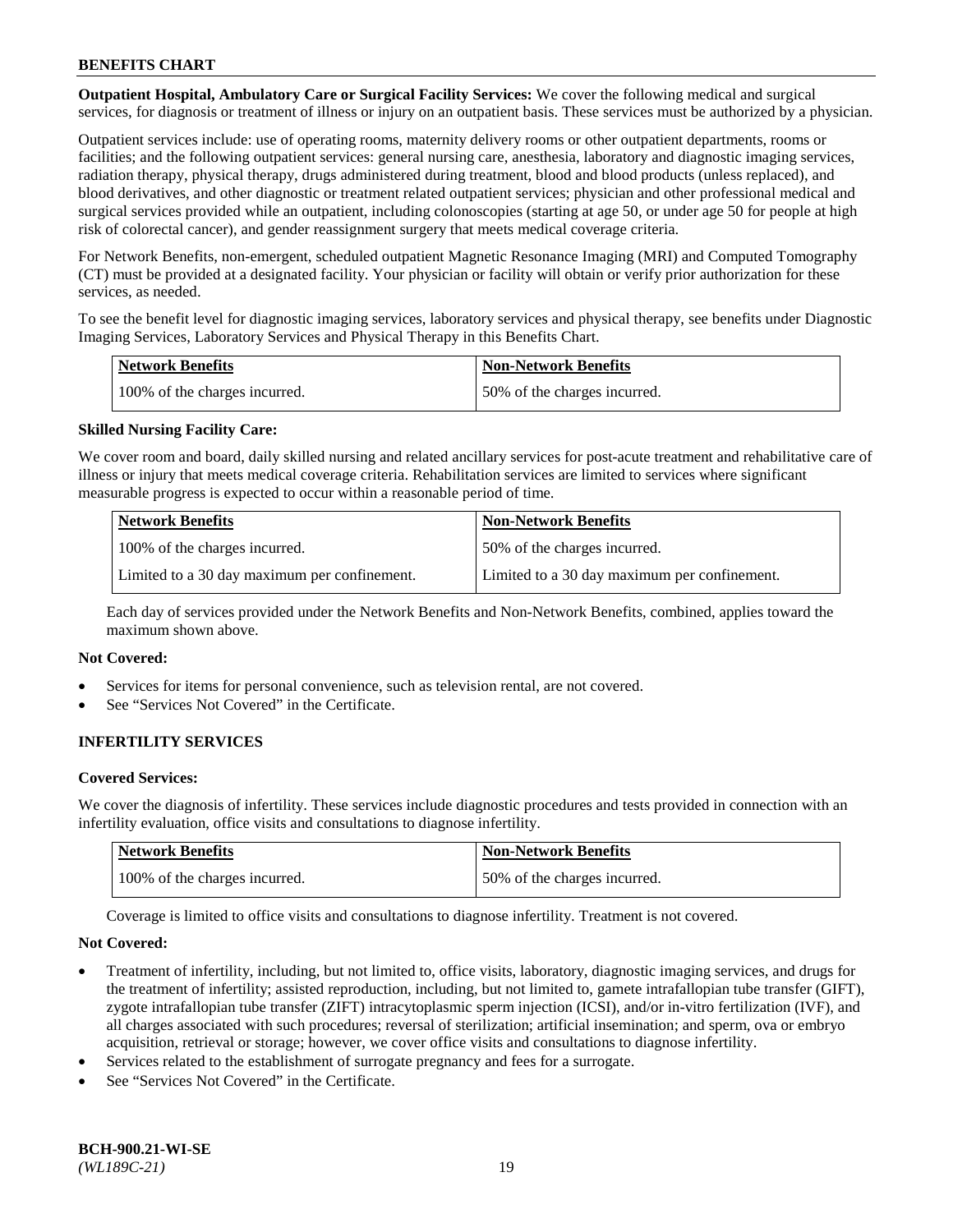# **LABORATORY SERVICES**

## **Covered Services:**

We cover laboratory tests when ordered by a provider and provided in a clinic or outpatient hospital facility. This includes blood tests to detect lead exposure in children between the ages of 6 months and 72 months.

To see the benefit level for inpatient hospital or skilled nursing facility services, see benefits under "Inpatient Hospital and Skilled Nursing Facility Services" in this Benefits Chart.

**Prostate-specific antigen (PSA) test coverage.** We cover prostate cancer screening for men 40 years of age or over who are symptomatic or in a high-risk category and for all men 50 years of age or older. Coverage includes a prostate-specific antigen blood test and a digital rectal examination.

| Network Benefits              | <b>Non-Network Benefits</b>  |
|-------------------------------|------------------------------|
| 100% of the charges incurred. | 50% of the charges incurred. |

### **All other laboratory services**

# **Services for Illness or Injury**

| <b>Network Benefits</b>       | <b>Non-Network Benefits</b>  |
|-------------------------------|------------------------------|
| 100% of the charges incurred. | 50% of the charges incurred. |

### **Preventive Services**

Laboratory services associated with preventive services are covered at the benefit level shown in the "Preventive Services" section of this Benefits Chart.

### **Not Covered:**

See "Services Not Covered" in the Certificate.

## **MASTECTOMY RECONSTRUCTION BENEFIT**

#### **Covered Services:**

We cover reconstruction of the breast on which the mastectomy has been performed; surgery and reconstruction of the other breast to produce symmetrical appearance, and prostheses and physical complications of all stages of mastectomy, including lymphedemas.

| <b>Network Benefits</b>                               | <b>Non-Network Benefits</b>                           |
|-------------------------------------------------------|-------------------------------------------------------|
| Coverage level is same as corresponding Network       | Coverage level is same as corresponding Non-Network   |
| Benefits, depending on type of service provided, such | Benefits, depending on type of service provided, such |
| as Office Visits for Illness or Injury, Inpatient or  | as Office Visits for Illness or Injury, Inpatient or  |
| Outpatient Hospital Services.                         | Outpatient Hospital Services.                         |

## **Not Covered:**

See "Services Not Covered" in the Certificate.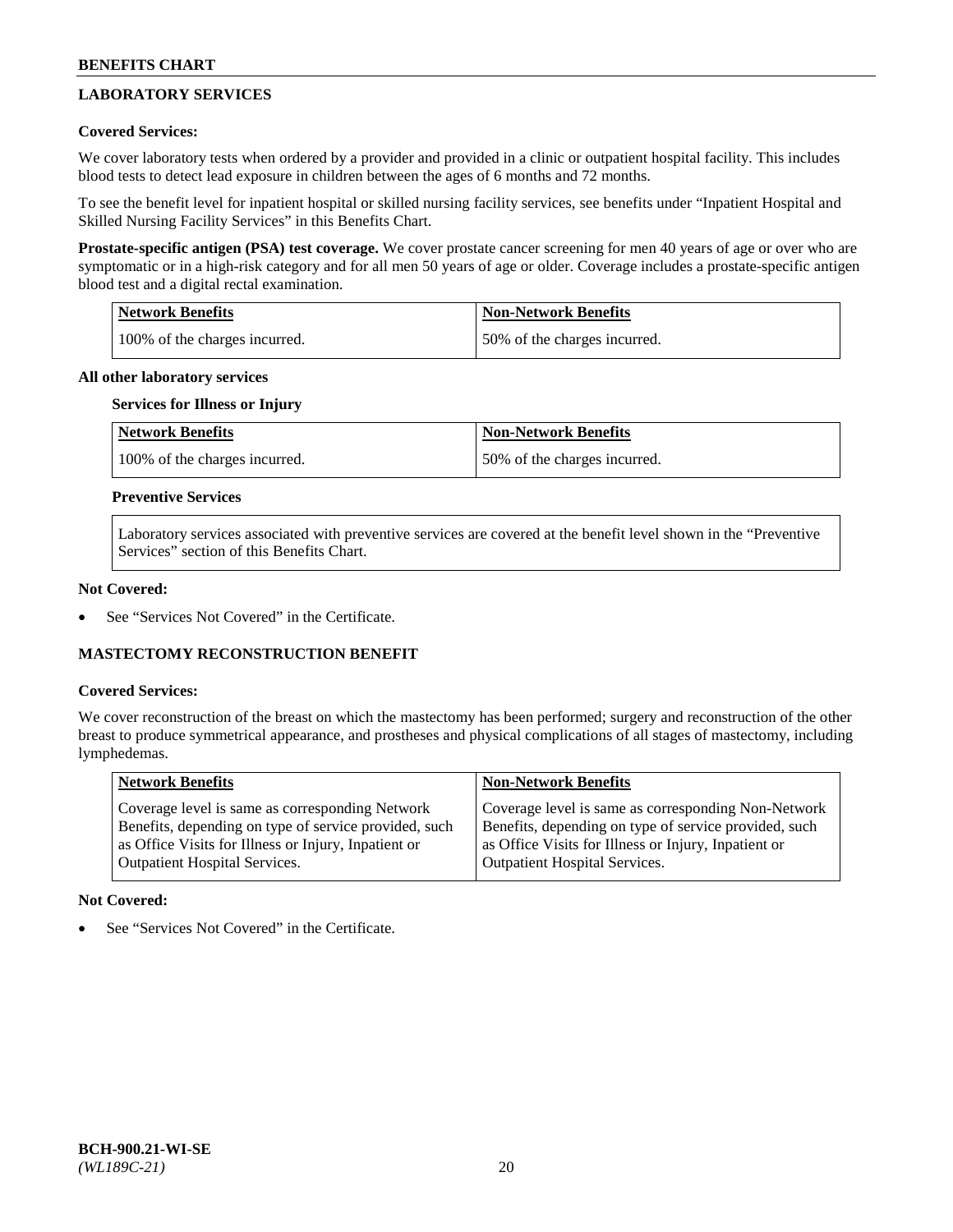# **MEDICATION THERAPY DISEASE MANAGEMENT PROGRAM**

### **Covered Services:**

If you meet our criteria for coverage, you may qualify for our Medication Therapy Disease Management Program.

The program covers consultations with a designated Network pharmacist.

Covered services are based on established medical policies, which are subject to periodic review and modification by the medical directors. These medical policies (medical coverage criteria) are available by calling Member Services, or logging on to your "*my*HealthPartners" account at [healthpartners.com.](http://www.healthpartners.com/)

| Network Benefits                                            | <b>Non-Network Benefits</b> |
|-------------------------------------------------------------|-----------------------------|
| 100% of the charges incurred.<br>Deductible does not apply. | No coverage.                |

### **Not Covered:**

See "Services Not Covered" in the Certificate.

# **OFFICE VISITS FOR ILLNESS OR INJURY**

### **Covered Services:**

We cover the following when medically necessary: professional medical and surgical services and related supplies, including biofeedback, of physicians and other health care providers; blood and blood products (unless replaced) and blood derivatives.

We cover diagnosis and treatment of illness or injury to the eyes. Where contact or eye glass lenses are prescribed as medically necessary for the post-operative treatment of cataracts or for the treatment of aphakia, or keratoconus, we cover the initial evaluation, lenses and fitting. Insureds must pay for lens replacement beyond the initial pair.

# **Office Visits**

| Network Benefits              | <b>Non-Network Benefits</b>  |
|-------------------------------|------------------------------|
| 100% of the charges incurred. | 50% of the charges incurred. |

#### **Convenience Clinics**

| Network Benefits              | <b>Non-Network Benefits</b>  |
|-------------------------------|------------------------------|
| 100% of the charges incurred. | 50% of the charges incurred. |

#### **Scheduled Telephone Visits**

| <b>Network Benefits</b>       | Non-Network Benefits         |
|-------------------------------|------------------------------|
| 100% of the charges incurred. | 50% of the charges incurred. |

#### **E-Visits**

#### **Access to Online Care through virtuwell a[t virtuwell.com](https://www.virtuwell.com/)**

| <b>Network Benefits</b>       | <b>Non-Network Benefits</b> |
|-------------------------------|-----------------------------|
| 100% of the charges incurred. | Not applicable.             |

# **All Other E-Visits**

| <b>Network Benefits</b>       | <b>Non-Network Benefits</b>  |
|-------------------------------|------------------------------|
| 100% of the charges incurred. | 50% of the charges incurred. |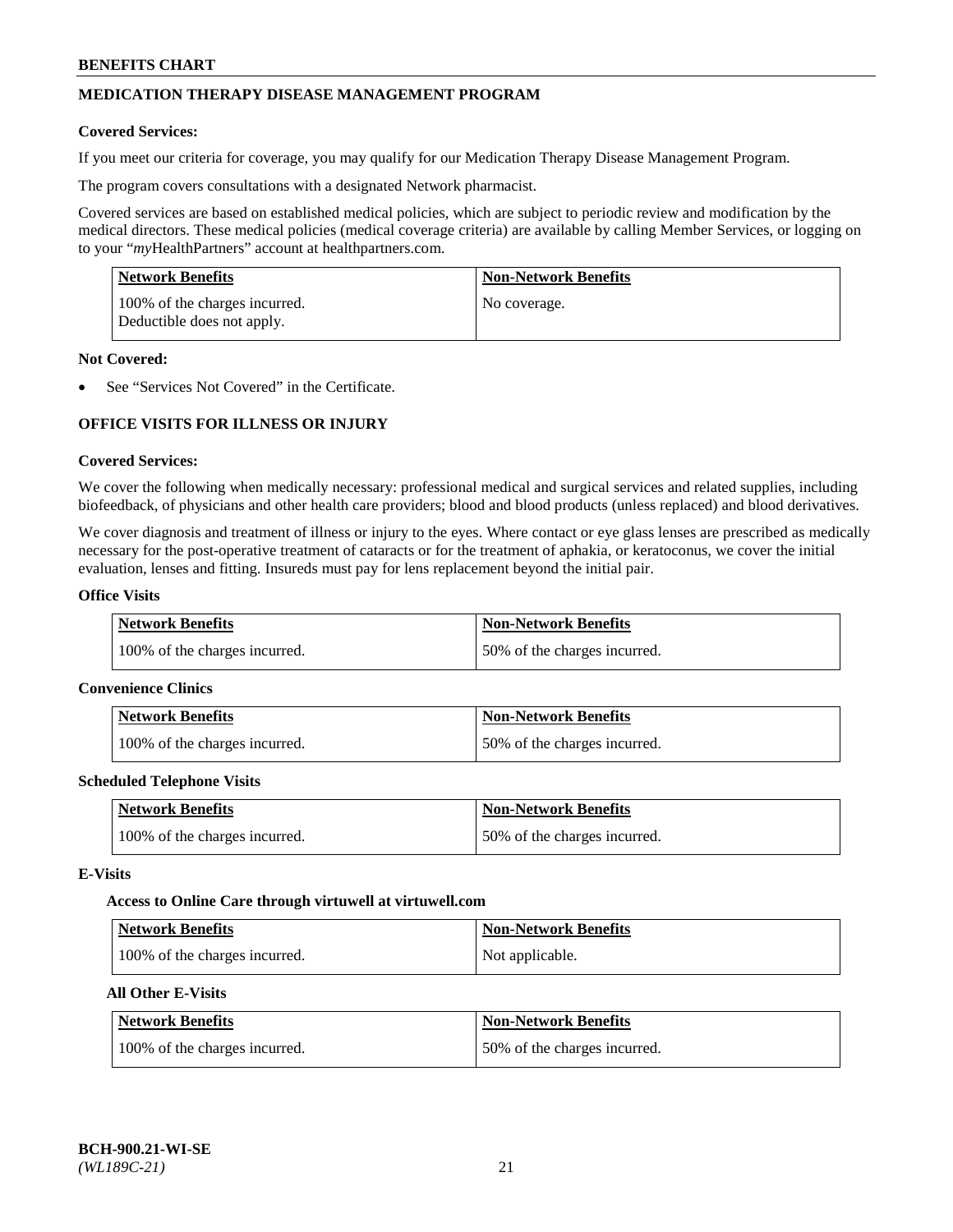## **Injections Administered in a Physician's Office, other than immunizations**

### **Allergy Injections**

| Network Benefits              | <b>Non-Network Benefits</b>  |
|-------------------------------|------------------------------|
| 100% of the charges incurred. | 50% of the charges incurred. |

# **All Other Injections**

| <b>Network Benefits</b>       | <b>Non-Network Benefits</b>  |
|-------------------------------|------------------------------|
| 100% of the charges incurred. | 50% of the charges incurred. |

### **Not Covered:**

- Court ordered treatment, except as described in this Benefits Chart. Any resulting court ordered treatment for mental health services will be subject to the Certificate's requirement for medical necessity.
- See "Services Not Covered" in the Certificate.

## **PEDIATRIC EYEWEAR**

## **Covered Services:**

We cover pediatric eyewear for children under age 19, subject to our medical coverage criteria. Coverage under this provision will continue until the end of the month in which the child turns age 19. These medical policies (medical coverage criteria) are available by calling Member Services, or logging on to your "*my*HealthPartners" account a[t healthpartners.com.](https://www.healthpartners.com/hp/index.html)

| Network Benefits              | <b>Non-Network Benefits</b> |
|-------------------------------|-----------------------------|
| 100% of the charges incurred. | No coverage.                |

Limited to one pair of eyeglasses (lenses and frames), or one pair of contact lenses per calendar year.

## **Not Covered:**

See "Services Not Covered" in the Certificate.

# **PHYSICAL THERAPY, OCCUPATIONAL THERAPY, SPEECH THERAPY AND OTHER SPECIFIED THERAPIES**

#### **Covered Services:**

We cover the following physical therapy, occupational therapy and speech therapy services:

- Medically necessary rehabilitative care to correct the effects of illness or injury.
- Habilitative care rendered for congenital, developmental or medical conditions which have significantly limited the successful initiation of normal speech and normal motor development.

Massage therapy which is performed in conjunction with other treatment/modalities by a physical or occupational therapist is part of a prescribed treatment plan and is not billed separately is covered.

We cover services provided in a clinic. To see the benefit level for inpatient hospital or skilled nursing facility services, see benefits under "Inpatient Hospital and Skilled Nursing Facility Services".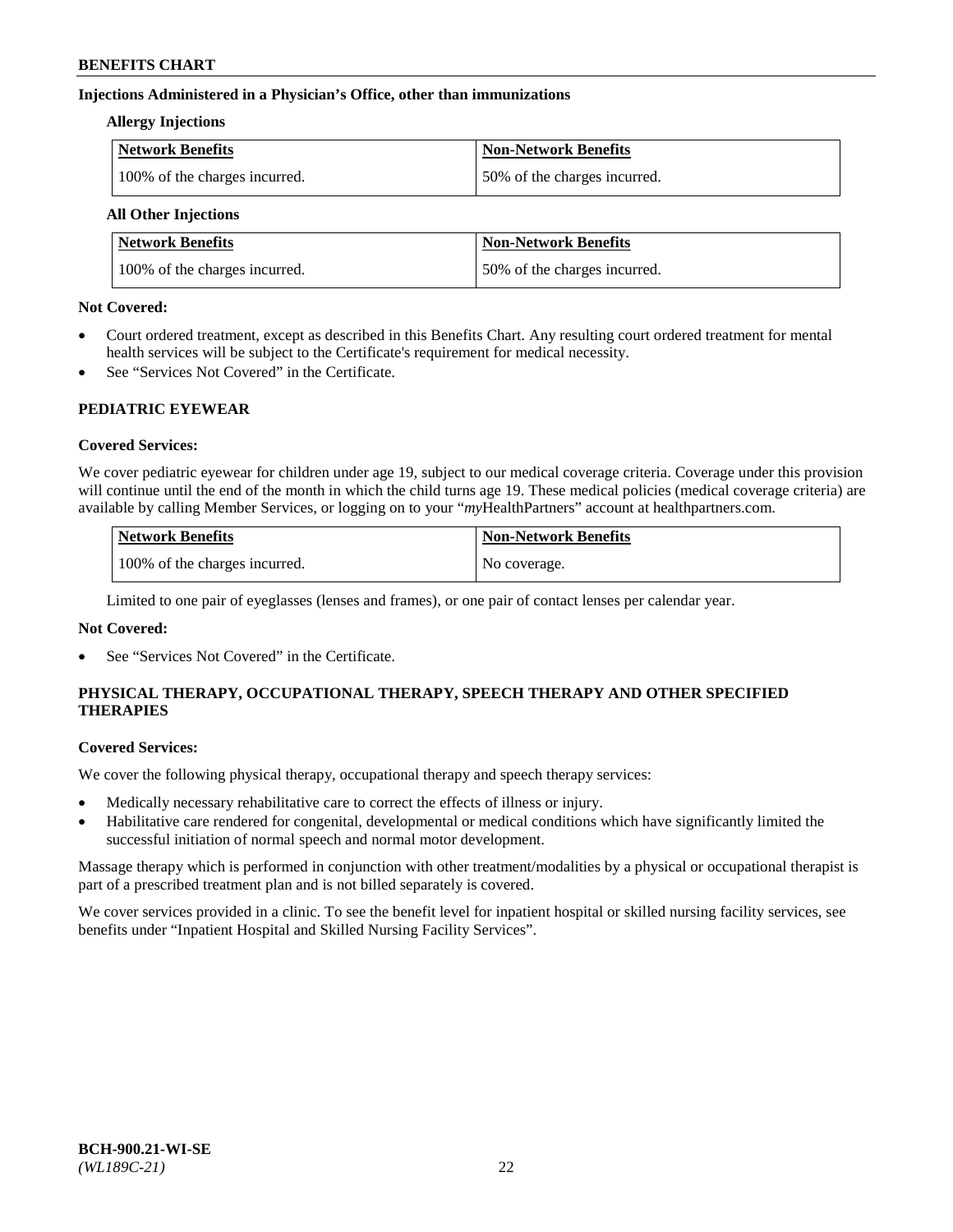### **Rehabilitative Care**

| <b>Network Benefits</b>                                                                       | <b>Non-Network Benefits</b>                                                                   |
|-----------------------------------------------------------------------------------------------|-----------------------------------------------------------------------------------------------|
| 100% of the charges incurred.                                                                 | 150% of the charges incurred.                                                                 |
| Physical, Occupational and Speech Therapy are<br>limited to 20 visits each per calendar year. | Physical, Occupational and Speech Therapy are<br>limited to 20 visits each per calendar year. |

In addition to the services provided above, we cover a minimum of:

- 20 visits per calendar year for pulmonary rehabilitation therapy.
- 36 visits per calendar year for cardiac rehabilitation therapy.
- 30 visits per calendar year for post-cochlear implant aural therapy.
- 20 visits per calendar year for cognitive rehabilitation therapy.

The maximum number of visits is combined for Network Benefits and Non-Network Benefits.

### **Habilitative Services**

| <b>Network Benefits</b>                                                                       | <b>Non-Network Benefits</b>                                                                   |
|-----------------------------------------------------------------------------------------------|-----------------------------------------------------------------------------------------------|
| 100% of the charges incurred.                                                                 | 50% of the charges incurred.                                                                  |
| Physical, Occupational and Speech Therapy are<br>limited to 20 visits each per calendar year. | Physical, Occupational and Speech Therapy are<br>limited to 20 visits each per calendar year. |

The maximum number of visits is combined for Network Benefits and Non-Network Benefits.

#### **Not Covered:**

- Massage therapy for the purpose of comfort or convenience of the Insured.
- See "Services Not Covered" in the Certificate.

## **PRESCRIPTION DRUG SERVICES**

## **Covered Services:**

We cover prescription drugs and medications that can be self-administered or are administered in a physician's office.

We will refill a prescription for eye drops covered under this Benefits Chart if the Insured requests a refill and the original prescription specified that additional quantities would be needed, providing the refill request does not exceed the quantities needed, and the following conditions are met:

- If the Insured requests a 30-day refill supply, the request must be made between 22 and 30 days of the later of (a) the original date that the prescription was distributed to the insured or (b) the date that the most recent refill was distributed to the Insured; or
- If the Insured requests a 90-day refill supply, the request must be made between 67 and 90 days of the later of (a) the original date that the prescription was distributed to the insured or (b) the date that the most recent refill was distributed to the Insured.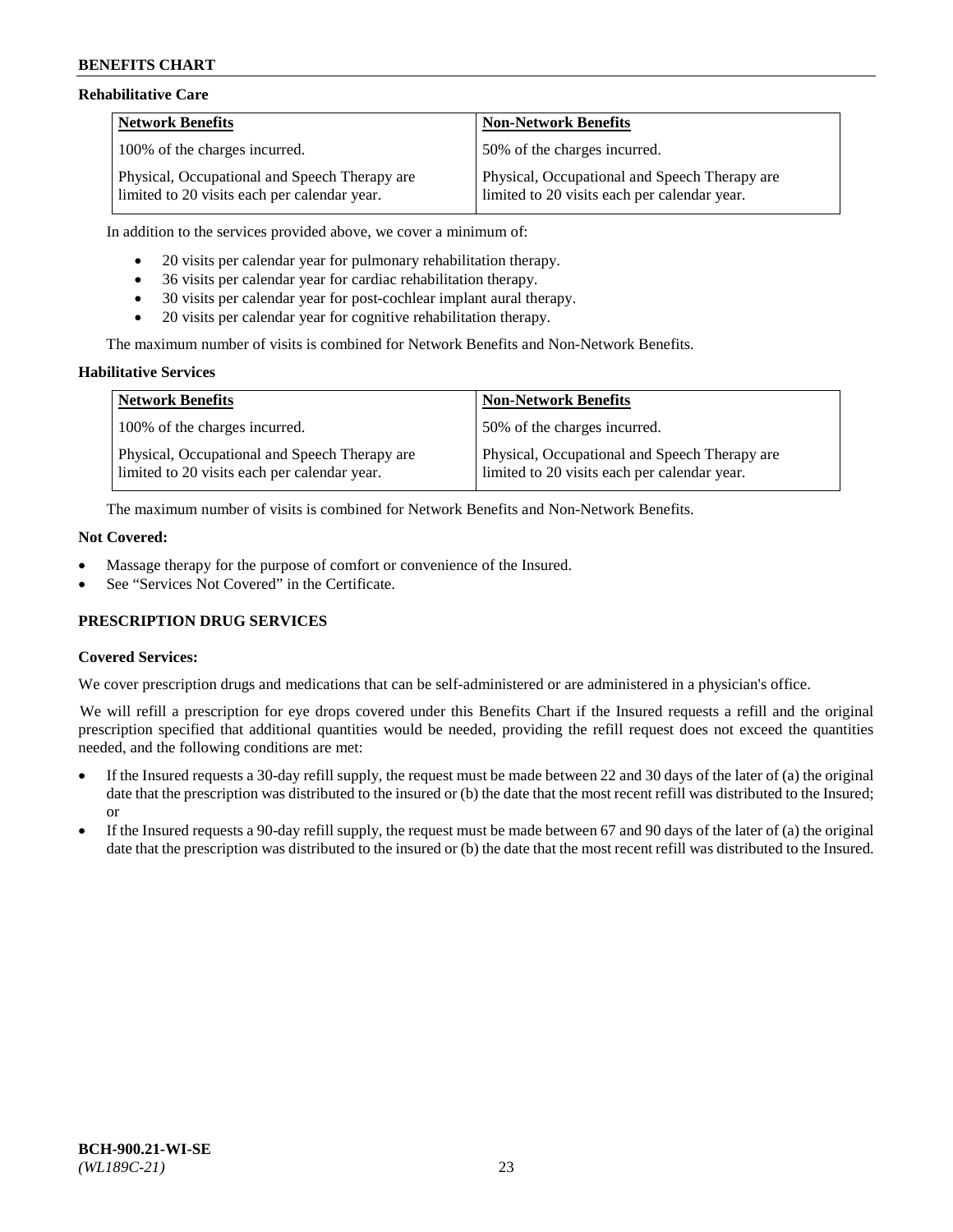# **For Network Benefits, drugs and medications must be obtained at a Network pharmacy.**

# **Outpatient Drugs (except as specified below)Drugs on the Preventive Drug List**

| <b>Network Benefits</b>                                                                                                                   | <b>Non-Network Benefits</b>  |
|-------------------------------------------------------------------------------------------------------------------------------------------|------------------------------|
| Generic formulary drugs on the Preventive Drug List<br>are covered at 100% of the charges incurred.<br>Deductible does not apply.         | 50% of the charges incurred. |
| Brand name formulary drugs on the Preventive Drug<br>List are covered at 100% of the charges incurred,<br>subject to a copayment of \$60. |                              |
| In no event will your cost for a formulary insulin drug<br>exceed \$25.                                                                   |                              |
| Deductible does not apply.                                                                                                                |                              |

## **All Other Drugs**

| <b>Network Benefits</b>                                                                       | <b>Non-Network Benefits</b>  |
|-----------------------------------------------------------------------------------------------|------------------------------|
| All other formulary drugs are covered at 100% of the<br>charges incurred. Deductible applies. | 50% of the charges incurred. |
| Non-formulary drugs are covered at 80% of the charges<br>incurred. Deductible applies.        |                              |

**Oral chemotherapy drugs** are included on the Specialty Drug List. However, you pay the applicable outpatient drug benefit. As required by Wisconsin law, you will not pay higher cost sharing (deductible, copayment or coinsurance) for orally administered chemotherapy drugs than you pay for injected or intravenously administered chemotherapy drugs.

## **Mail Order Drugs**

| <b>Network Benefits</b>                                                                                                                                                                                                                                                                                                                                                                                       | <b>Non-Network Benefits</b>           |
|---------------------------------------------------------------------------------------------------------------------------------------------------------------------------------------------------------------------------------------------------------------------------------------------------------------------------------------------------------------------------------------------------------------|---------------------------------------|
| For your convenience, you may also get up to a 93-day<br>supply of outpatient prescription drugs that can be self-<br>administered through the designated mail order service.<br>New prescriptions to treat certain chronic conditions<br>and trial drugs will be limited to quantity limits<br>described at the end of this section.<br>Specialty drugs are not available through the mail order<br>service. | See Network Mail Order Drugs Benefit. |

# **Tobacco Cessation Drugs are covered for all FDA approved tobacco cessation drugs**

| Network Benefits                                            | <b>Non-Network Benefits</b>  |
|-------------------------------------------------------------|------------------------------|
| 100% of the charges incurred.<br>Deductible does not apply. | 50% of the charges incurred. |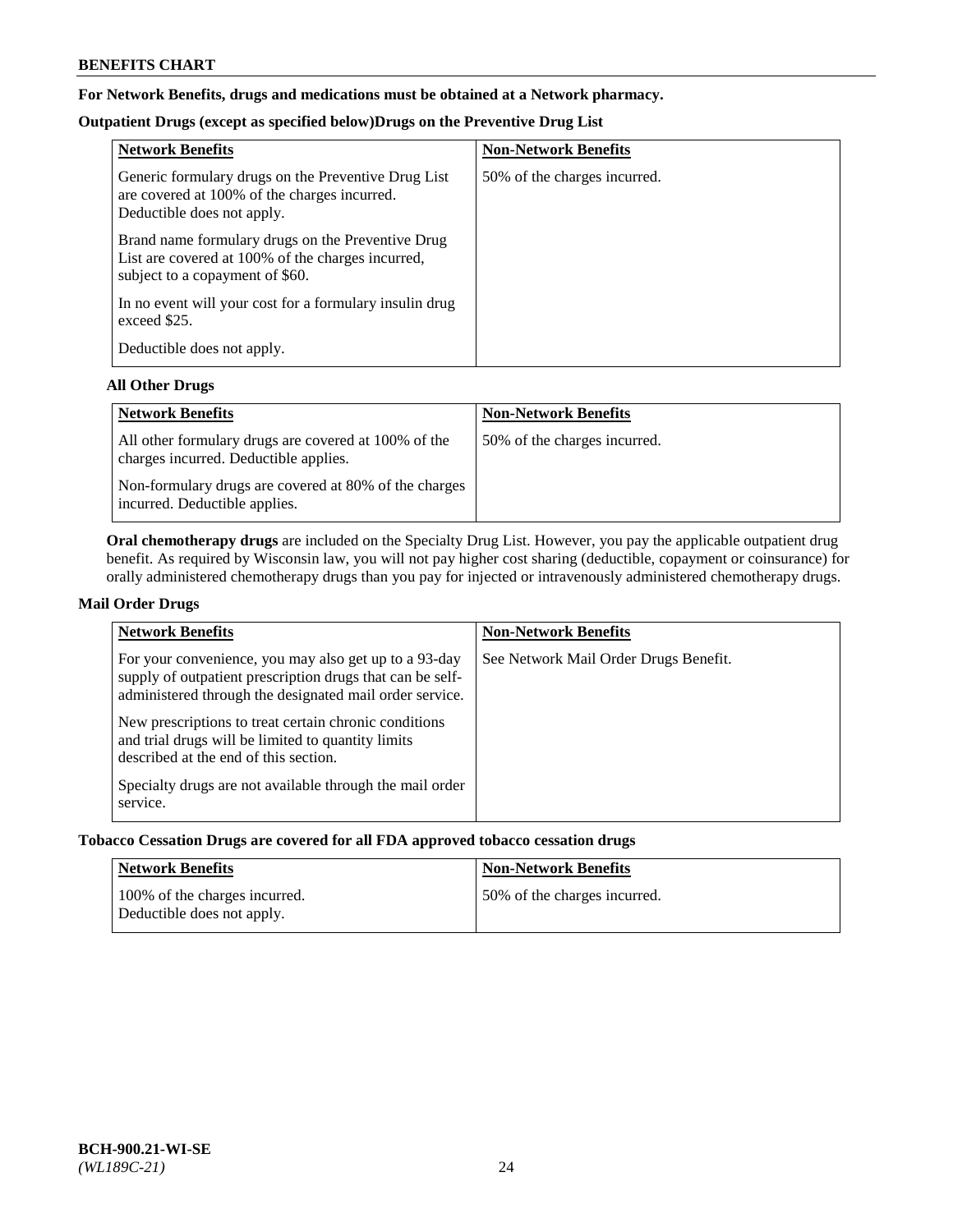# **Contraceptive Drugs**

| <b>Network Benefits</b>                                                                                                                                         | <b>Non-Network Benefits</b>  |
|-----------------------------------------------------------------------------------------------------------------------------------------------------------------|------------------------------|
| 100% of the charges incurred for formulary drugs.<br>Deductible does not apply.                                                                                 | 50% of the charges incurred. |
| If a physician requests that a non-formulary<br>contraceptive drug be dispensed as written, the drug<br>will be covered at 100%, not subject to the deductible. |                              |

# **Specialty Drugs that are Self-Administered**

| <b>Network Benefits</b>                                                                                              | <b>Non-Network Benefits</b> |
|----------------------------------------------------------------------------------------------------------------------|-----------------------------|
| 100% of the charges incurred.                                                                                        | No coverage.                |
| Specialty Drugs are limited to drugs on the Specialty<br>Drug List and must be obtained from a designated<br>vendor. |                             |

**Oral chemotherapy drugs** are included on the Specialty Drug List. However, you pay the applicable outpatient drug benefit. As required by Wisconsin law, you will not pay higher cost sharing (deductible, copayment or coinsurance) for orally administered chemotherapy drugs than you pay for injected or intravenously administered chemotherapy drugs.

## **Limitations:**

- Certain drugs may require prior authorization as indicated on the formulary. HealthPartners may require prior authorization for the drug and also the site where the drug will be provided. Certain drugs are subject to our utilization review process and quantity limits.
- Certain non-formulary drugs require prior authorization. In addition, certain drugs may be subject to any quantity limits applied as part of our trial program.
- If an Insured requests a brand name drug when there is a generic equivalent, the brand name drug will be covered up to the charge that would apply to the generic drug, minus any required copayment. If a physician request that a brand name drug be dispensed as written, the drug will be paid at the non-formulary benefit.
- We may require insureds to try over-the-counter (OTC) drug alternatives before approving more costly formulary prescription drugs.
- Unless otherwise specified in the Prescription Drug Services" section, you may receive up to a 31-day supply per prescription.
- A 93-day supply will be covered and dispensed only at pharmacies that participate in our extended day supply program.
- New prescriptions to treat certain chronic conditions are limited to a 31-day supply.
- No more than a 31-day supply of specialty drugs will be covered and dispensed at a time, unless it is a manufacturer supplied drug that cannot be split that supplies the insured with more than a 31-day supply.
- If a copayment is required, you must pay one copayment for each 31-day supply, or portion thereof. **Not Covered:**
- Replacement of prescription drugs, medications, equipment and supplies due to loss, damage or theft.
- Nonprescription (over-the-counter) drugs or medications, including, but not limited to, vitamins, supplements, homeopathic remedies, and non-FDA approved drugs, unless listed on the formulary and prescribed by a physician or legally authorized health care provider under applicable state and federal law. This exclusion does not include over-thecounter contraceptives for women as allowed under the Affordable Care Act when the Insured obtains a prescription for the item. In addition, if the Insured obtains a prescription, this exclusion does not include aspirin to prevent cardiovascular disease for men and women of certain ages; folic acid supplements for women who may become pregnant; fluoride chemoprevention supplements for children without fluoride in their water source; and iron supplements for children age 6-12 who are at risk for anemia.
- All drugs for the treatment of sexual dysfunction.
- All drugs for the treatment of growth deficiency.
- All drugs for the treatment of infertility.
- Medical cannabis.
- Drugs on the Excluded Drug List. The Excluded Drug List includes select drugs within a therapy class that are not eligible for coverage. This includes drugs that may be excluded for certain indications. The Excluded Drug List is available at [healthpartners.com.](http://www.healthpartners.com/)

**BCH-900.21-WI-SE**  *(WL189C-21)* 25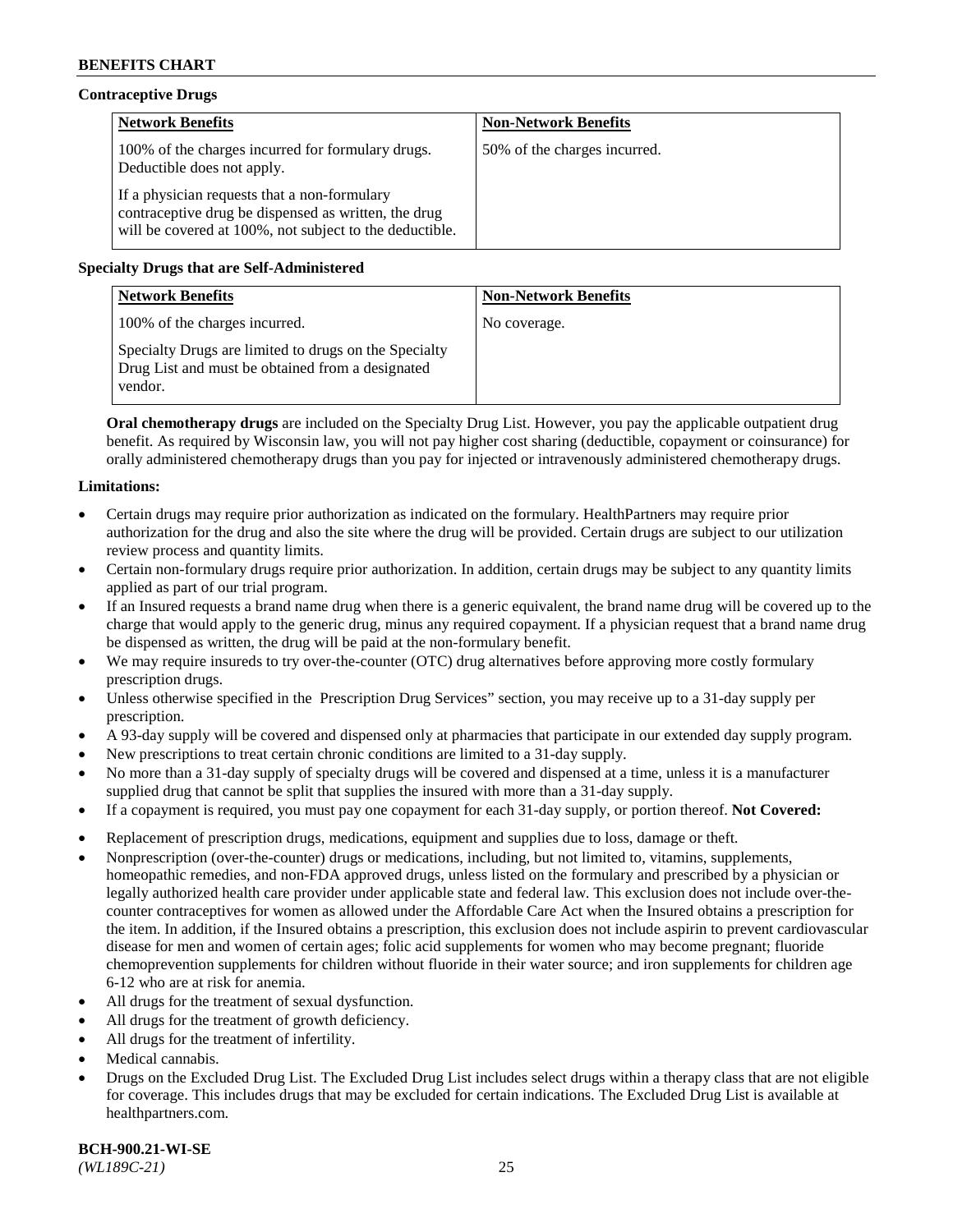- Drugs that are newly approved by the FDA until they are reviewed and approved by HealthPartners Pharmacy and Therapeutics Committee.
- Medical devices approved by the FDA will not be covered under the Prescription Drug Services section unless they are on our formulary. Covered medical devices are generally submitted and reimbursed under your medical benefits.
- See "Services Not Covered" in the Certificate.

## **PREVENTIVE SERVICES**

### **Applicable Definitions:**

**Routine Preventive Services** are routine health care services that include screenings, check-ups and counseling to prevent illness, disease or other health problems before symptoms occur.

**Diagnostic Services** are services to help a provider understand your symptoms, diagnose illness and decide what treatment may be needed. They may be the same services that are listed as preventive services, but they are being used as diagnostic services. Your provider will determine if these services are preventive or diagnostic. These services are not preventive if received as part of a visit to diagnose, manage or maintain an acute or chronic medical condition, illness or injury. When that occurs, unless otherwise indicated below, standard deductibles, copayments or coinsurance apply.

### **Covered Services:**

We cover preventive services that meet any of the requirements under the Affordable Care Act (ACA) shown in the bulleted items below. These preventive services are covered at 100% under the Network Benefits with no deductible, copayments or coinsurance. (If a preventive service is not required by the ACA and it is covered at a lower benefit level, it will be specified below.) Preventive benefits mandated under the ACA are subject to periodic review and modification. Changes would be effective in accordance with the federal rules. Preventive services mandated by the ACA include:

- Evidence-based items or services that have in effect a rating of A or B in the current recommendations of the United States Preventive Services Task Force with respect to the individual;
- Immunizations for routine use in children, adolescents, and adults that have in effect a recommendation from the Advisory Committee on Immunization Practices of the Centers for Disease Control and Prevention with respect to the individual;
- With respect to infants, children, and adolescents, evidence-informed preventive care and screenings provided for in comprehensive guidelines supported by the Health Resources and Services Administration; and
- With respect to women, preventive care and screenings provided for in comprehensive guidelines supported by the Health Resources and Services Administration.

Covered services are based on established medical policies, which are subject to periodic review and modification by the medical or dental directors. These medical policies (medical coverage criteria) are available by calling Member Services, or logging on to your "*my*HealthPartners" account at [healthpartners.com.](https://www.healthpartners.com/hp/index.html)

#### **ACA and state mandated preventive services are covered as follows:**

**Routine Health Exams and Periodic Health Assessments.** A physician or health care provider will counsel you as to how often health assessments are needed based on age, sex and health status. This includes screening and counseling for tobacco cessation and all FDA approved tobacco cessation medications including over-the-counter drugs (as shown in the Prescription Drug Services section).

| <b>Network Benefits</b>                                     | <b>Non-Network Benefits</b>  |
|-------------------------------------------------------------|------------------------------|
| 100% of the charges incurred.<br>Deductible does not apply. | 50% of the charges incurred. |

**Child Health Supervision Services.** This includes pediatric preventive services such as newborn screenings, appropriate immunizations, developmental assessments and laboratory services appropriate to the age of the child from birth to 72 months and appropriate immunizations to age 18.

| Network Benefits                                            | <b>Non-Network Benefits</b>  |
|-------------------------------------------------------------|------------------------------|
| 100% of the charges incurred.<br>Deductible does not apply. | 50% of the charges incurred. |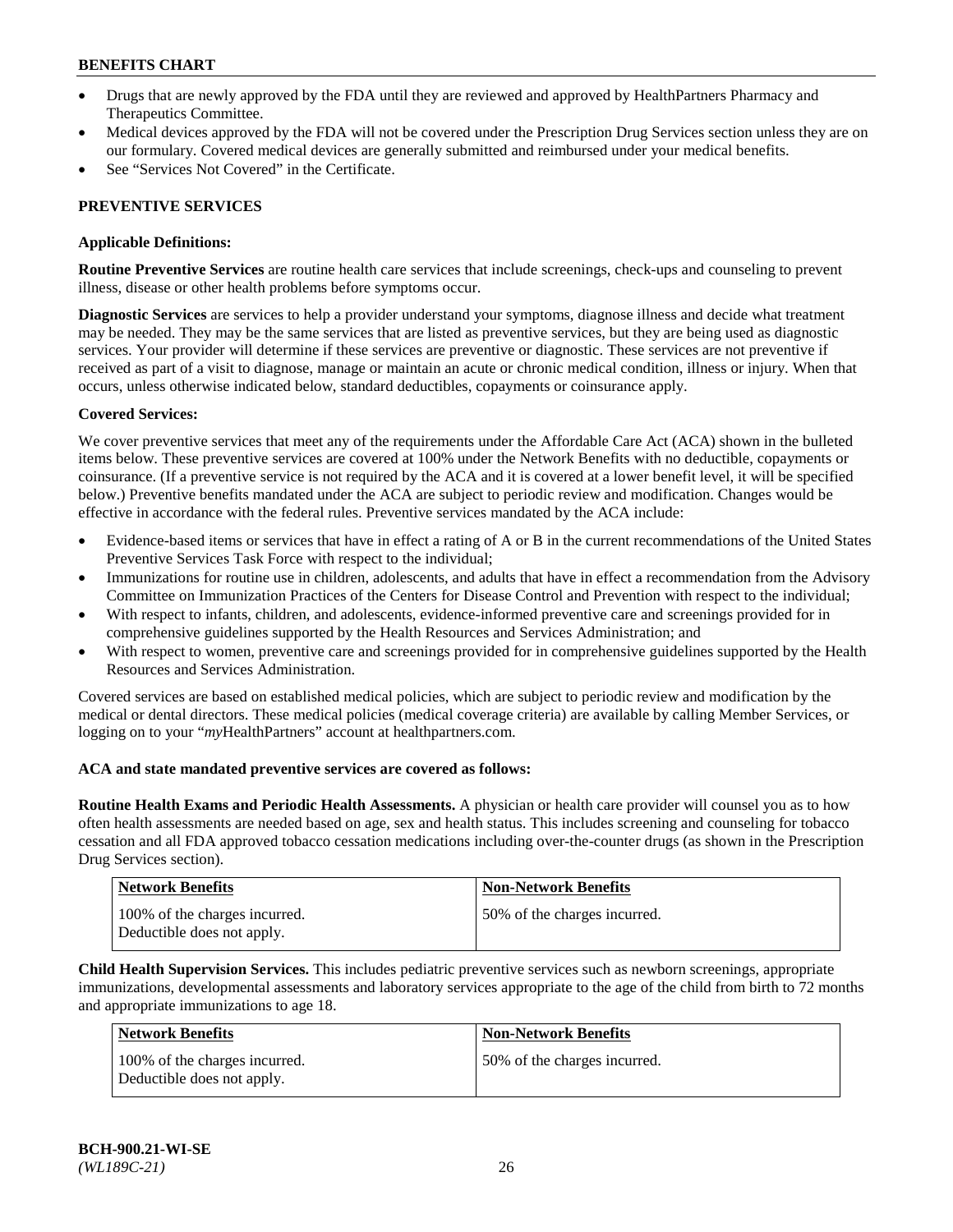# **Routine Prenatal Care and Exams**

| <b>Network Benefits</b>                                     | <b>Non-Network Benefits</b>  |
|-------------------------------------------------------------|------------------------------|
| 100% of the charges incurred.<br>Deductible does not apply. | 50% of the charges incurred. |

**Routine Postnatal Care.** This includes health exams, assessments, education and counseling relating to the period immediately after childbirth.

| <b>Network Benefits</b>                                     | <b>Non-Network Benefits</b>  |
|-------------------------------------------------------------|------------------------------|
| 100% of the charges incurred.<br>Deductible does not apply. | 50% of the charges incurred. |

**Routine Screening Procedures for Cancer.** This includes colorectal screening starting at age 50 and under age 50 for people at high risk of colorectal cancer. This also includes cancer screenings recommended by the USPSTF with an A or B rating. Women's preventive health services below describe additional routine screening procedures for cancer.

| <b>Network Benefits</b>                                     | <b>Non-Network Benefits</b>  |
|-------------------------------------------------------------|------------------------------|
| 100% of the charges incurred.<br>Deductible does not apply. | 50% of the charges incurred. |

**Professional Voluntary Family Planning Services.** This includes services to prevent or delay a pregnancy, including counseling and education. Services must be provided by a licensed provider.

| Network Benefits                                            | <b>Non-Network Benefits</b>  |
|-------------------------------------------------------------|------------------------------|
| 100% of the charges incurred.<br>Deductible does not apply. | 50% of the charges incurred. |

## **Adult Immunizations**

| Network Benefits                                            | <b>Non-Network Benefits</b>  |
|-------------------------------------------------------------|------------------------------|
| 100% of the charges incurred.<br>Deductible does not apply. | 50% of the charges incurred. |

**Women's Preventive Health Services.** This includes mammograms, screenings for cervical cancer (pap smears), breast pumps, human papillomavirus (HPV) testing, counseling for sexually transmitted infections, counseling and screening for human immunodeficiency virus (HIV), and all FDA approved contraceptive methods as prescribed by a doctor, sterilization procedures, education and counseling (see the Prescription Drug Services section for coverage of oral contraceptive drugs). We also provide genetic screening for BRCA if someone in your family has the gene or you have a diagnosis of cancer.

The U.S. Preventive Services Task Force (USPSTF) recommends screening mammography, with or without clinical breast examination (CBE), every 1-2 years for women aged 40 and older. For women age 50 and older, we cover an annual mammogram.

| Network Benefits                                            | <b>Non-Network Benefits</b>  |
|-------------------------------------------------------------|------------------------------|
| 100% of the charges incurred.<br>Deductible does not apply. | 50% of the charges incurred. |

**Obesity Screening and Management.** We cover obesity screening and counseling for all ages during a routine preventive care exam. If you are age 18 or older and have a body mass index of 30 or more, we also cover intensive obesity management to help you lose weight. Your primary care doctor can coordinate these services.

| Network Benefits                                            | <b>Non-Network Benefits</b>  |
|-------------------------------------------------------------|------------------------------|
| 100% of the charges incurred.<br>Deductible does not apply. | 50% of the charges incurred. |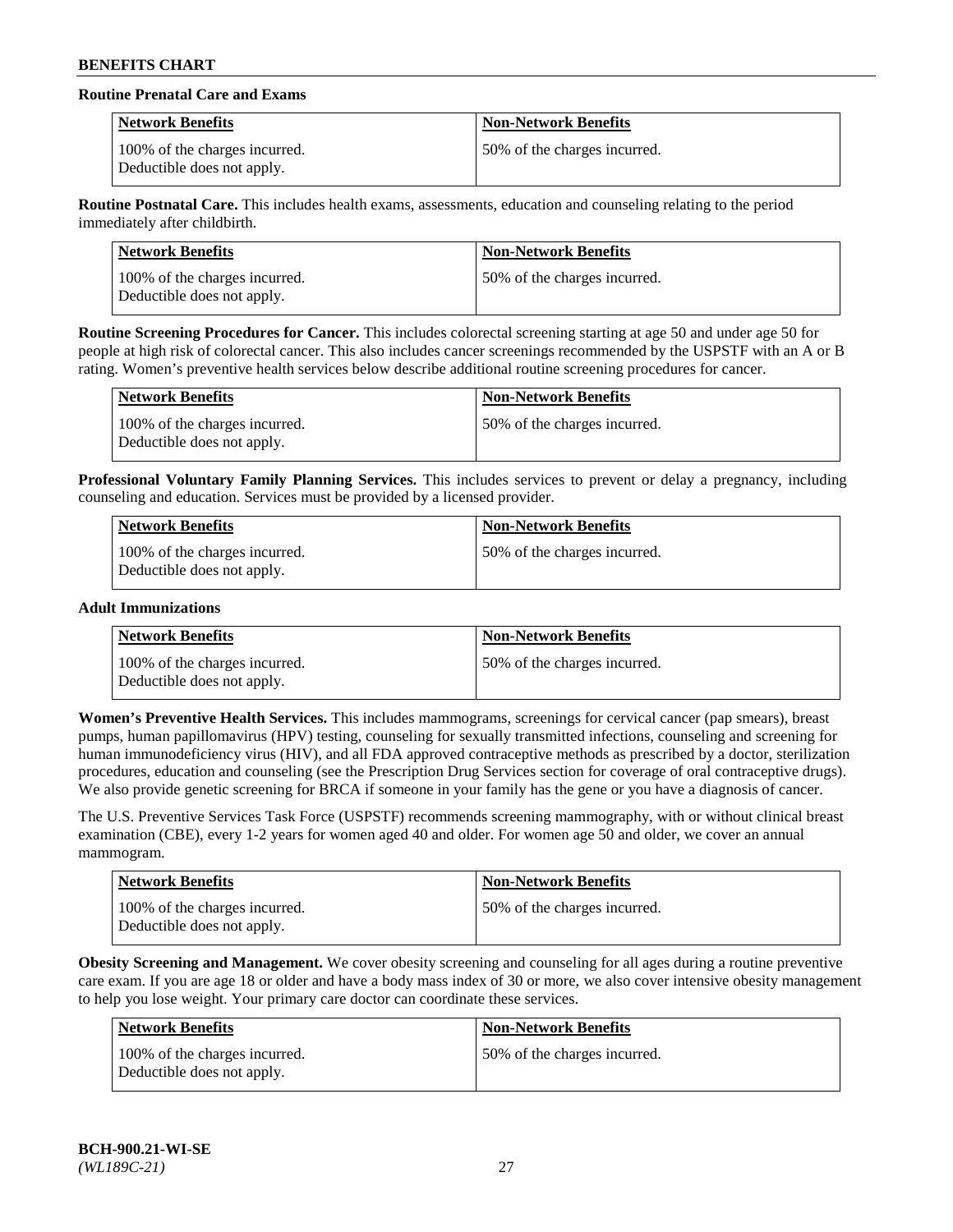**Preventive Medications.** We cover preventive medications currently recommended by USPSTF with an A or B rating if they are prescribed by your medical provider and they are listed on our formulary. Preventive medications are subject to periodic review and modification. Changes would be effective in accordance with the federal rules and reflected in our current medical coverage criteria for preventive care services.

| <b>Network Benefits</b>                                     | <b>Non-Network Benefits</b>  |
|-------------------------------------------------------------|------------------------------|
| 100% of the charges incurred.<br>Deductible does not apply. | 50% of the charges incurred. |

## **In addition to any ACA or state mandated preventive services referenced above, we cover the following eligible services:**

### **Routine Eye and Hearing Exams**

| <b>Network Benefits</b>                                     | <b>Non-Network Benefits</b>  |
|-------------------------------------------------------------|------------------------------|
| 100% of the charges incurred.<br>Deductible does not apply. | 50% of the charges incurred. |

**Ovarian Cancer Surveillance Test for Women who are at Risk.** "At risk for ovarian cancer" means (1) having a family history that includes any of the following: one or more first-degree or second-degree relatives with ovarian cancer, clusters of female relatives with breast cancer or nonpolyposis colorectal cancer; or (2) testing positive for BRCA1 or BRCA2 mutations. "Surveillance test for ovarian cancer" means annual screening using CA-125 serum tumor marker testing, transvaginal ultrasound, pelvic examination or other proven ovarian screening tests currently being evaluated by the federal Food and Drug Administration or by the National Cancer Institute.

| <b>Network Benefits</b>                               | <b>Non-Network Benefits</b>                           |
|-------------------------------------------------------|-------------------------------------------------------|
| Coverage level is same as corresponding Network       | Coverage level is same as corresponding Non-Network   |
| Benefits, depending on type of service provided, such | Benefits, depending on type of service provided, such |
| as Diagnostic Imaging Services, Laboratory Services   | as Diagnostic Imaging Services, Laboratory Services   |
| or Office Visits for Illness or Injury, or Preventive | or Office Visits for Illness or Injury, or Preventive |
| Services.                                             | Services.                                             |

**Peak flow meters for Insureds diagnosed with asthma.** Must be prescribed by a licensed provider.

| <b>Network Benefits</b>                                     | <b>Non-Network Benefits</b>  |
|-------------------------------------------------------------|------------------------------|
| 100% of the charges incurred.<br>Deductible does not apply. | 50% of the charges incurred. |

**Glucose meters prescribed by a licensed provider** (other than continuous glucose monitoring systems which are covered under the section "Durable Medical Equipment, Prosthetics, Orthotics and Supplies").

| <b>Network Benefits</b>                                                                        | <b>Non-Network Benefits</b>  |
|------------------------------------------------------------------------------------------------|------------------------------|
| 100% of the charges incurred.<br>Deductible does not apply.                                    | 50% of the charges incurred. |
| Glucose meters are limited to meters on the formulary<br>and must be obtained from a pharmacy. |                              |

#### **Retinopathy screening for Insureds diagnosed with diabetes**

| <b>Network Benefits</b>                                     | <b>Non-Network Benefits</b>  |
|-------------------------------------------------------------|------------------------------|
| 100% of the charges incurred.<br>Deductible does not apply. | 50% of the charges incurred. |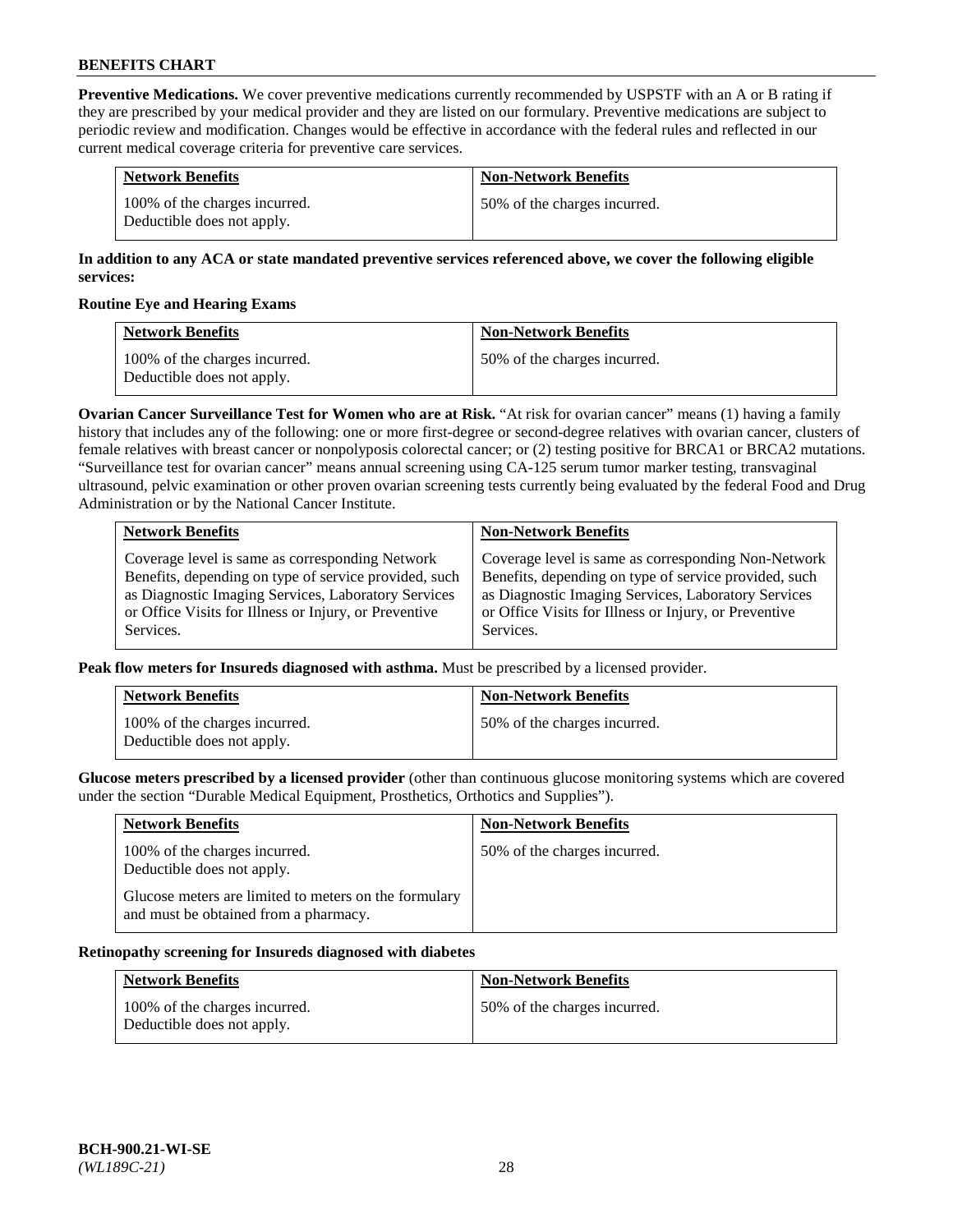## **Hemoglobin A1C testing for Insureds diagnosed with diabetes**

| <b>Network Benefits</b>                                     | <b>Non-Network Benefits</b>  |
|-------------------------------------------------------------|------------------------------|
| 100% of the charges incurred.<br>Deductible does not apply. | 50% of the charges incurred. |

### **International Normalized Ratio (INR) testing for Insureds diagnosed with liver disease and/or bleeding disorders**

| <b>Network Benefits</b>                                     | <b>Non-Network Benefits</b>  |
|-------------------------------------------------------------|------------------------------|
| 100% of the charges incurred.<br>Deductible does not apply. | 50% of the charges incurred. |

### **Low-density Lipoprotein (LDL) testing for Insureds diagnosed with heart disease**

| <b>Network Benefits</b>                                     | <b>Non-Network Benefits</b>  |
|-------------------------------------------------------------|------------------------------|
| 100% of the charges incurred.<br>Deductible does not apply. | 50% of the charges incurred. |

#### **Limitations:**

• Services are not preventive if received as part of a visit to diagnose, manage or maintain an acute or chronic medical condition, illness or injury. When that occurs, unless otherwise indicated above, standard deductibles, copayments or coinsurance apply.

### **Not Covered:**

See "Services Not Covered" in the Certificate.

## **TRANSPLANT SERVICES**

#### **Applicable Definitions:**

**Autologous.** This is when the source of cells is from the individual's own marrow or stem cells.

**Allogeneic.** This is when the source of cells is from a related or unrelated donor's marrow or stem cells.

**Allogeneic Bone Marrow Transplant.** This is when the bone marrow is harvested from the related or unrelated donor and stored. The patient undergoes treatment which includes tumor ablation with high-dose chemotherapy and/or radiation. The bone marrow is reinfused (transplanted).

**Autologous Bone Marrow Transplant.** This is when the bone marrow is harvested from the individual and stored. The patient undergoes treatment which includes tumor ablation with high-dose chemotherapy and/or radiation. The bone marrow is reinfused (transplanted).

**Autologous/Allogeneic Stem Cell Support.** This is a treatment process that includes stem cell harvest from either bone marrow or peripheral blood, tumor ablation with high-dose chemotherapy and/or radiation, stem cell reinfusion, and related care. Autologous/allogeneic bone marrow transplantation and high dose chemotherapy with peripheral stem cell rescue/support are considered to be autologous/allogeneic stem cell support.

**Designated Transplant Center.** This is any health care provider, group or association of health care providers designated by us to provide services, supplies or drugs for specified transplants for our Insureds.

**Transplant Services.** This is transplantation (including retransplants) of the human organs or tissue listed below, including all related post-surgical treatment, follow-up care and drugs and multiple transplants for a related cause. Transplant services do not include other organ or tissue transplants or surgical implantation of mechanical devices functioning as a human organ, except surgical implantation of an FDA approved Ventricular Assist Device (VAD) or total artificial heart, functioning as a temporary bridge to heart transplantation.

Prior authorization is required prior to consultation to support coordination of care and benefits.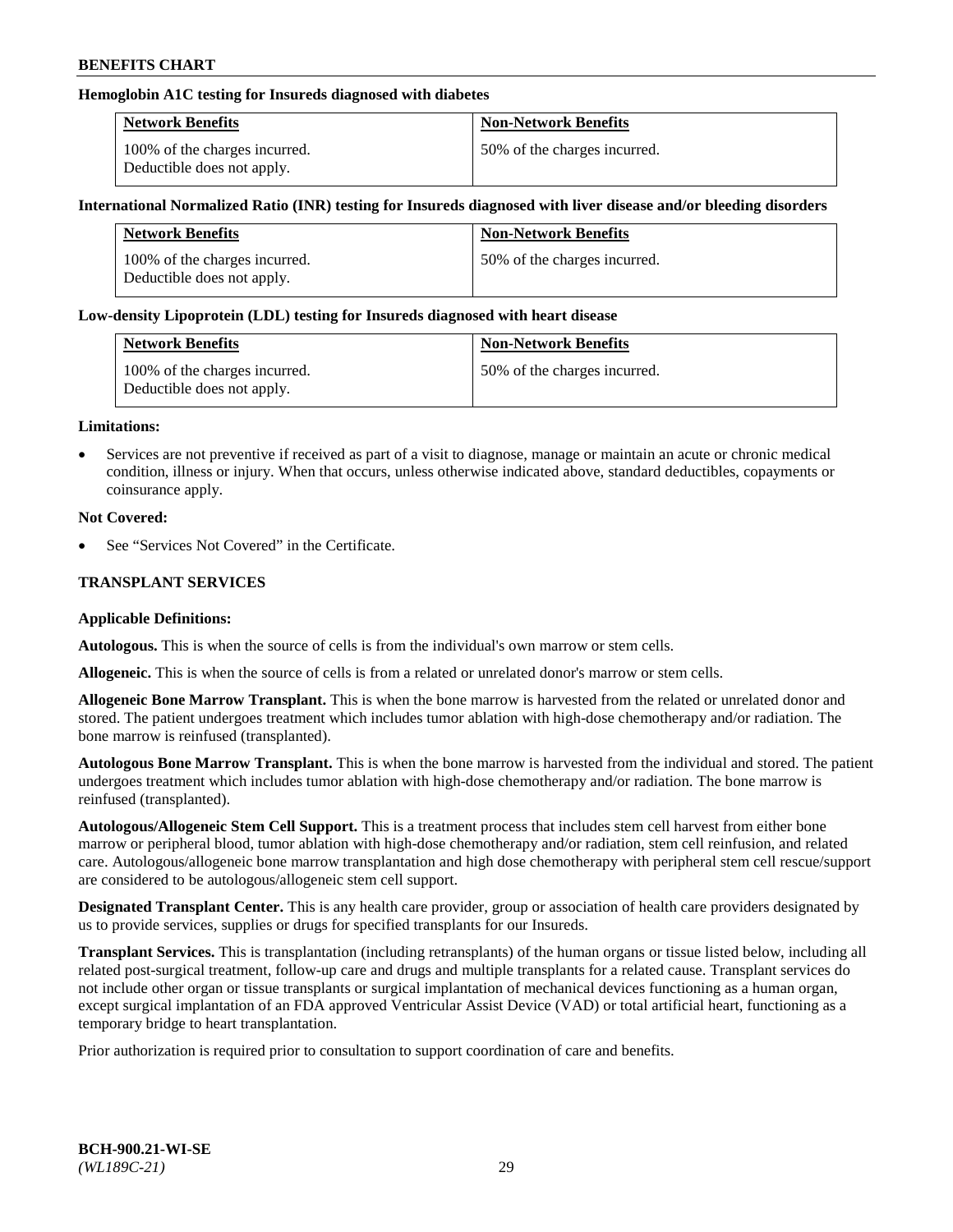# **Covered Services:**

We cover eligible transplant services (as defined above) while you are covered under the Certificate. Transplants that will be considered for coverage are limited to the following:

- Kidney transplants for end-stage disease.
- Cornea transplants for end-stage disease.
- Heart transplants for end-stage disease.
- Lung transplants or heart/lung transplants for: (1) primary pulmonary hypertension; (2) Eisenmenger's syndrome; (3) endstage pulmonary fibrosis; (4) alpha 1 antitrypsin disease; (5) cystic fibrosis; and (6) emphysema.
- Liver transplants for: (1) biliary atresia in children; (2) primary biliary cirrhosis; (3) post-acute viral infection (including hepatitis A, hepatitis B antigen e negative and hepatitis C) causing acute atrophy or post-necrotic cirrhosis; (4) primary sclerosing cholangitis; (5) alcoholic cirrhosis; and (6) hepatocellular carcinoma.
- Allogeneic bone marrow transplants or peripheral stem cell support associated with high dose chemotherapy for: (1) acute myelogenous leukemia; (2) acute lymphocytic leukemia; (3) chronic myelogenous leukemia; (4) severe combined immunodeficiency disease; (5) Wiskott-Aldrich syndrome; (6) aplastic anemia; (7) sickle cell anemia; (8) non-relapsed or relapsed non-Hodgkin's lymphoma; (9) multiple myeloma; and (10) testicular cancer.
- Autologous bone marrow transplants or peripheral stem cell support associated with high-dose chemotherapy for: (1) acute leukemias; (2) non-Hodgkin's lymphoma; (3) Hodgkin's disease; (4) Burkitt's lymphoma; (5) neuroblastoma; (6) multiple myeloma; (7) chronic myelogenous leukemia; and (8) non-relapsed non-Hodgkin's lymphoma.
- Pancreas transplants for simultaneous pancreas-kidney transplants for diabetes, pancreas after kidney, living related segmental simultaneous pancreas kidney transplantation and pancreas transplant alone.

To receive Network Benefits, charges for transplant services must be incurred at a Designated Transplant Center.

The transplant-related treatment provided, including expenses incurred for directly related donor services, shall be subject to and in accordance with the provisions, limitations, maximums and other terms of the Certificate.

Medical and hospital expenses of the donor are covered only when the recipient is an Insured and the transplant and directly related donor expenses have been prior authorized for coverage. Treatment of medical complications that may occur to the donor are not covered. Donors are not considered Insureds, and are therefore not eligible for the rights afforded to Insureds under the Certificate.

The list of eligible transplant services and coverage determinations are based on established medical policies, which are subject to periodic review and modification by the medical director.

| <b>Network Benefits</b>                          | Non-Network Benefits                                 |
|--------------------------------------------------|------------------------------------------------------|
| See Network Inpatient Hospital Services Benefit. | See Non-Network Inpatient Hospital Services Benefit. |

**Kidney disease treatment.** We cover services for kidney disease treatment, including dialysis, transplantation and donor related services. Donor related expenses are covered as described above.

| <b>Network Benefits</b>                               | <b>Non-Network Benefits</b>                           |
|-------------------------------------------------------|-------------------------------------------------------|
| Coverage level is same as corresponding Network       | Coverage level is same as corresponding Non-Network   |
| Benefits, depending on type of service provided, such | Benefits, depending on type of service provided, such |
| as Office Visits for Illness or Injury, Inpatient or  | as Office Visits for Illness or Injury, Inpatient or  |
| <b>Outpatient Hospital Services.</b>                  | Outpatient Hospital Services.                         |